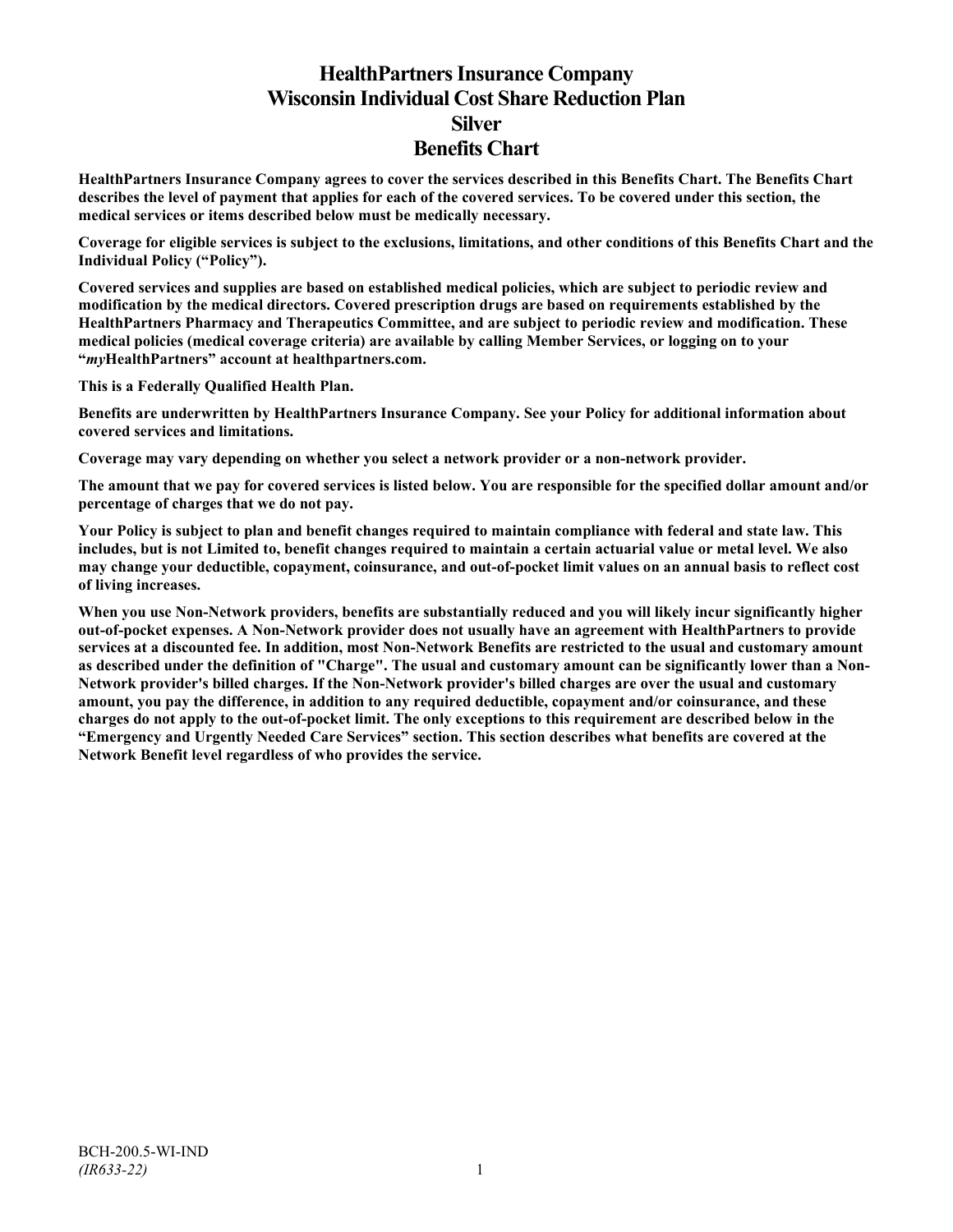## **These definitions apply to the Benefits Chart. They also apply to your Policy.**

| <b>Biosimilar Drug:</b> | A prescription drug, approved by the Food and Drug Administration (FDA), that the FDA has<br>determined is biosimilar to and interchangeable with a biological brand name drug. Biosimilar<br>drugs are not considered generic drugs and are not covered under the generic drug benefit.                                                                                                                                                                                                                                                                                                                                     |
|-------------------------|------------------------------------------------------------------------------------------------------------------------------------------------------------------------------------------------------------------------------------------------------------------------------------------------------------------------------------------------------------------------------------------------------------------------------------------------------------------------------------------------------------------------------------------------------------------------------------------------------------------------------|
| <b>Brand Name Drug:</b> | A prescription drug, approved by the Food and Drug Administration (FDA), that is manufactured,<br>sold or licensed for sale under a trademark by the pharmaceutical company that originally<br>researched and developed the drug. Brand name drugs have the same active-ingredient formula as<br>the generic version of the drug. However, generic drugs are manufactured and sold by other drug<br>manufacturers and are generally not available until after the patent on the brand name drug has<br>expired. A few brand name drugs may be covered at the generic benefit level if this is indicated on<br>the formulary. |
| <b>Calendar Year:</b>   | This is the 12-month period beginning 12:01 A.M. Central Time, on January 1, and ending 12:00<br>A.M. Central Time of the next following December 31.                                                                                                                                                                                                                                                                                                                                                                                                                                                                        |
| Charge:                 | For covered services delivered by a network provider, this is the provider's discounted fee for a<br>given medical/surgical service, procedure or item.                                                                                                                                                                                                                                                                                                                                                                                                                                                                      |
|                         | For covered services delivered by non-network providers, a contracted rate may apply if such<br>arrangement is available to HealthPartners.                                                                                                                                                                                                                                                                                                                                                                                                                                                                                  |
|                         | For the Usual and Customary Charge for covered services delivered by non-network providers,<br>our payment is calculated using one of the following options in the following order, depending on<br>availability: 1) a percentage of the Medicare fee schedule; 2) a comparable schedule if the service<br>is not on the Medicare fee schedule; or 3) a commercially reasonable rate for such service if a fee<br>schedule is not available.                                                                                                                                                                                 |
|                         | The Usual and Customary Charge is the maximum amount allowed that we consider in the<br>calculation of the payment of charges incurred for certain covered services. You must pay for any<br>charges above the usual and customary charge, and they do not apply to the out-of-pocket limit.                                                                                                                                                                                                                                                                                                                                 |
|                         | A charge is incurred for covered ambulatory medical and surgical services, on the date the service<br>or item is provided. A charge is incurred for covered inpatient services, on the date of admission to<br>a hospital. To be covered, a charge must be incurred on or after your effective date and on or<br>before the termination date.                                                                                                                                                                                                                                                                                |
|                         | Copayment/Coinsurance: The specified dollar amount, or percentage, of charges incurred for covered services, which we do<br>not pay, but which you must pay, each time you receive certain medical services, procedures or<br>items. Our payment for those covered services or items begins after the copayment or coinsurance<br>is satisfied. Covered services or items requiring a copayment or coinsurance are specified in this<br>Benefits Chart.                                                                                                                                                                      |
|                         | For services provided by a network provider:                                                                                                                                                                                                                                                                                                                                                                                                                                                                                                                                                                                 |
|                         | An amount which is listed as a flat dollar copayment is applied to a network provider's discounted<br>charges for a given service. However, if the network provider's discounted charges for a service or<br>item is less than the flat dollar copayment, you will pay the network provider's discounted charge.<br>An amount which is listed as a percentage of charges or coinsurance is based on the network<br>provider's discounted charges, calculated at the time the claim is processed, which may include an<br>agreed upon fee schedule rate for case rate or withhold arrangements.                               |
|                         | For services provided by a Non-Network provider:                                                                                                                                                                                                                                                                                                                                                                                                                                                                                                                                                                             |
|                         | Any copayment or coinsurance is applied to the lesser of the provider's charges or the usual and<br>customary charge for a service.                                                                                                                                                                                                                                                                                                                                                                                                                                                                                          |
|                         | A copayment or coinsurance is due at the time a service is provided, or when billed by the<br>provider. The copayment or coinsurance applicable for a scheduled visit with a network provider<br>will be collected for each visit, late cancellation and failed appointment.                                                                                                                                                                                                                                                                                                                                                 |
|                         |                                                                                                                                                                                                                                                                                                                                                                                                                                                                                                                                                                                                                              |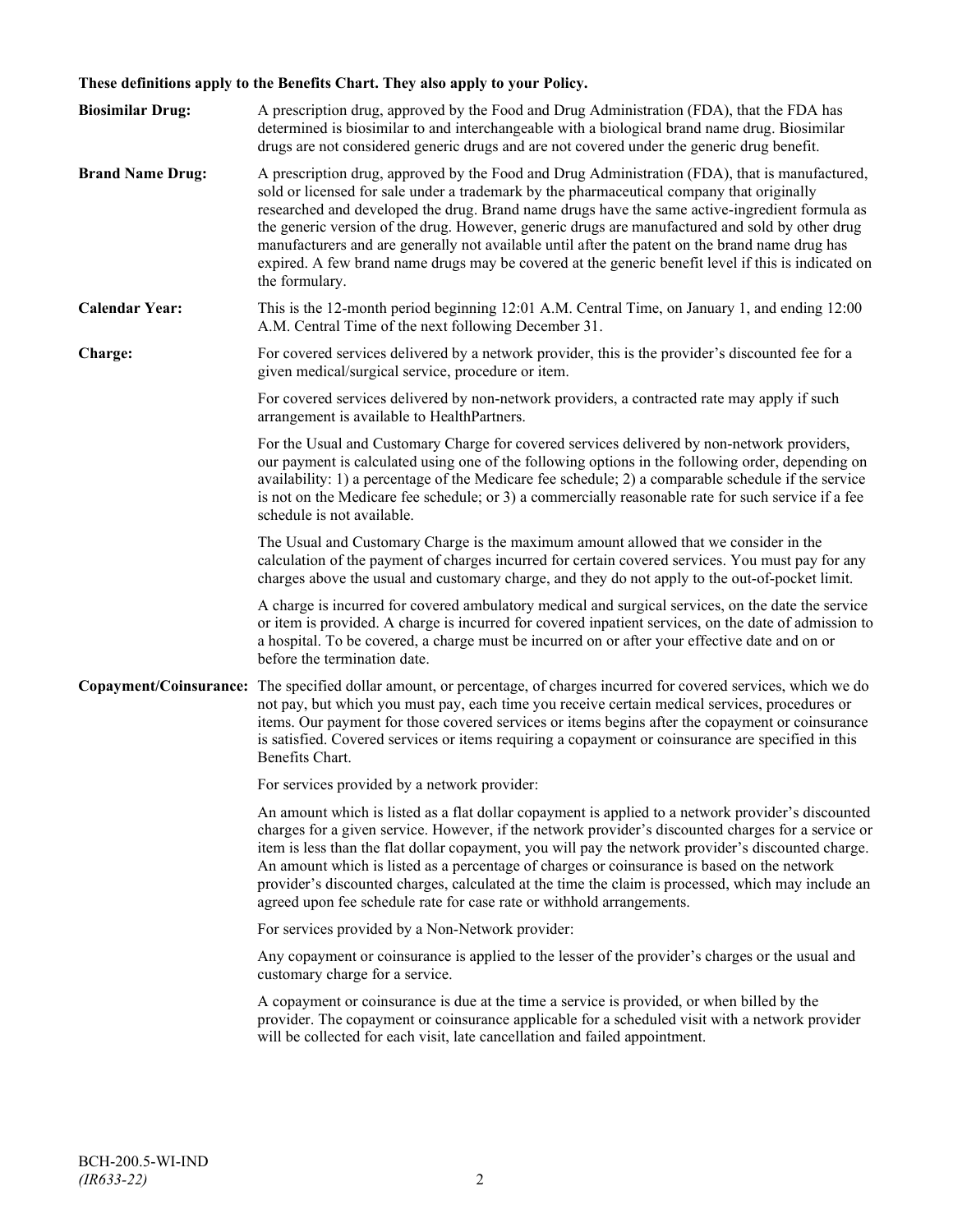| Deductible:                    | The specified dollar amount of charges incurred for covered services, which we do not pay, but an<br>enrollee or a family has to pay first in a calendar year. Our payment for those services or items<br>begins after the deductible is satisfied. For network providers, the amount of the charges that apply<br>to the deductible are based on the network provider's discounted charges, calculated at the time<br>the claim is processed, which may include an agreed upon fee schedule rate for case rate or<br>withhold arrangements. For non-network providers, the amount of charges that apply to the<br>deductible are the lesser of the provider's charges or the usual and customary charge for a service. |
|--------------------------------|-------------------------------------------------------------------------------------------------------------------------------------------------------------------------------------------------------------------------------------------------------------------------------------------------------------------------------------------------------------------------------------------------------------------------------------------------------------------------------------------------------------------------------------------------------------------------------------------------------------------------------------------------------------------------------------------------------------------------|
| Formulary:                     | This is a current list, which may be revised from time to time, of prescription drugs, medications,<br>equipment and supplies covered by us as indicated in this Benefits Chart which are covered at the<br>highest benefit level. Some drugs on the formulary may require prior authorization to be covered<br>as formulary drugs. The formulary, and information on drugs that require prior authorization, are<br>available by calling Member Services, or logging on to your "myHealthPartners" account at<br>healthpartners.com.                                                                                                                                                                                   |
| <b>Generic Drug:</b>           | A prescription drug, approved by the Food and Drug Administration (FDA), that the FDA has<br>determined is comparable to a brand name drug product in dosage form, strength, route of<br>administration, quality, intended use and documented bioequivalence. Generally, generic drugs<br>cost less than brand name drugs. Some brand name drugs may be covered at the generic drug<br>benefit level if this is indicated on the formulary.                                                                                                                                                                                                                                                                             |
| <b>Non-Formulary Drug:</b>     | This is a prescription drug, approved by the Food and Drug Administration (FDA), that is not on<br>the formulary, is medically necessary and is not investigative or experimental or otherwise<br>excluded under your Policy.                                                                                                                                                                                                                                                                                                                                                                                                                                                                                           |
| <b>Out-of-Pocket Expenses:</b> | You pay the specified copayments/coinsurance and deductibles applicable for particular services,<br>subject to the out-of-pocket limit described below. These amounts are in addition to the monthly<br>enrollment payments.                                                                                                                                                                                                                                                                                                                                                                                                                                                                                            |
| <b>Out-of-Pocket Limit:</b>    | You pay the copayments/coinsurance and deductibles for covered services, to the individual or<br>family out-of-pocket limit. Thereafter we cover 100% of charges incurred for all other covered<br>services, for the rest of the calendar year. You pay amounts greater than the out-of-pocket limit if<br>you exceed any visits or day limits.                                                                                                                                                                                                                                                                                                                                                                         |
|                                | Non-Network Benefits above the usual and customary charge (see definition of charge above) do<br>not apply to the out-of-pocket limit.                                                                                                                                                                                                                                                                                                                                                                                                                                                                                                                                                                                  |
|                                | Non-Network Benefits for transplant surgery do not apply to the out-of-pocket limit.                                                                                                                                                                                                                                                                                                                                                                                                                                                                                                                                                                                                                                    |
|                                | You are responsible to keep track of the out-of-pocket expenses. Contact our Member Services<br>department for assistance in determining the amount paid by the enrollee for specific eligible<br>services received. Claims for reimbursement under the out-of-pocket limit provisions are subject<br>to the same time limits and provisions described under the "Claims Provisions" section of the<br>Contract.                                                                                                                                                                                                                                                                                                        |
| <b>Primary Care Providers:</b> | These are providers in the following categories: Family Practice, General Practice, Internal<br>Medicine, Pediatrics, Adolescent Medicine, Adult Medicine and Geriatrics.                                                                                                                                                                                                                                                                                                                                                                                                                                                                                                                                               |
|                                | Specialty Care Providers: These are providers who are not in the following categories: Family Practice, General Practice,<br>Internal Medicine, Pediatrics, Adolescent Medicine, Adult Medicine and Geriatrics.                                                                                                                                                                                                                                                                                                                                                                                                                                                                                                         |
| <b>Specialty Drug List:</b>    | This is a current list, which may be revised from time to time, of prescription drugs, medications,<br>equipment and supplies, which are typically bio-pharmaceuticals. The purpose of a specialty drug<br>list is to facilitate enhanced monitoring of complex therapies used to treat specific conditions.<br>Specialty drugs are covered by us as indicated in this Benefits Chart. The specialty drug list is<br>available by calling Member Services, or logging on to your "myHealthPartners" account at<br>healthpartners.com                                                                                                                                                                                    |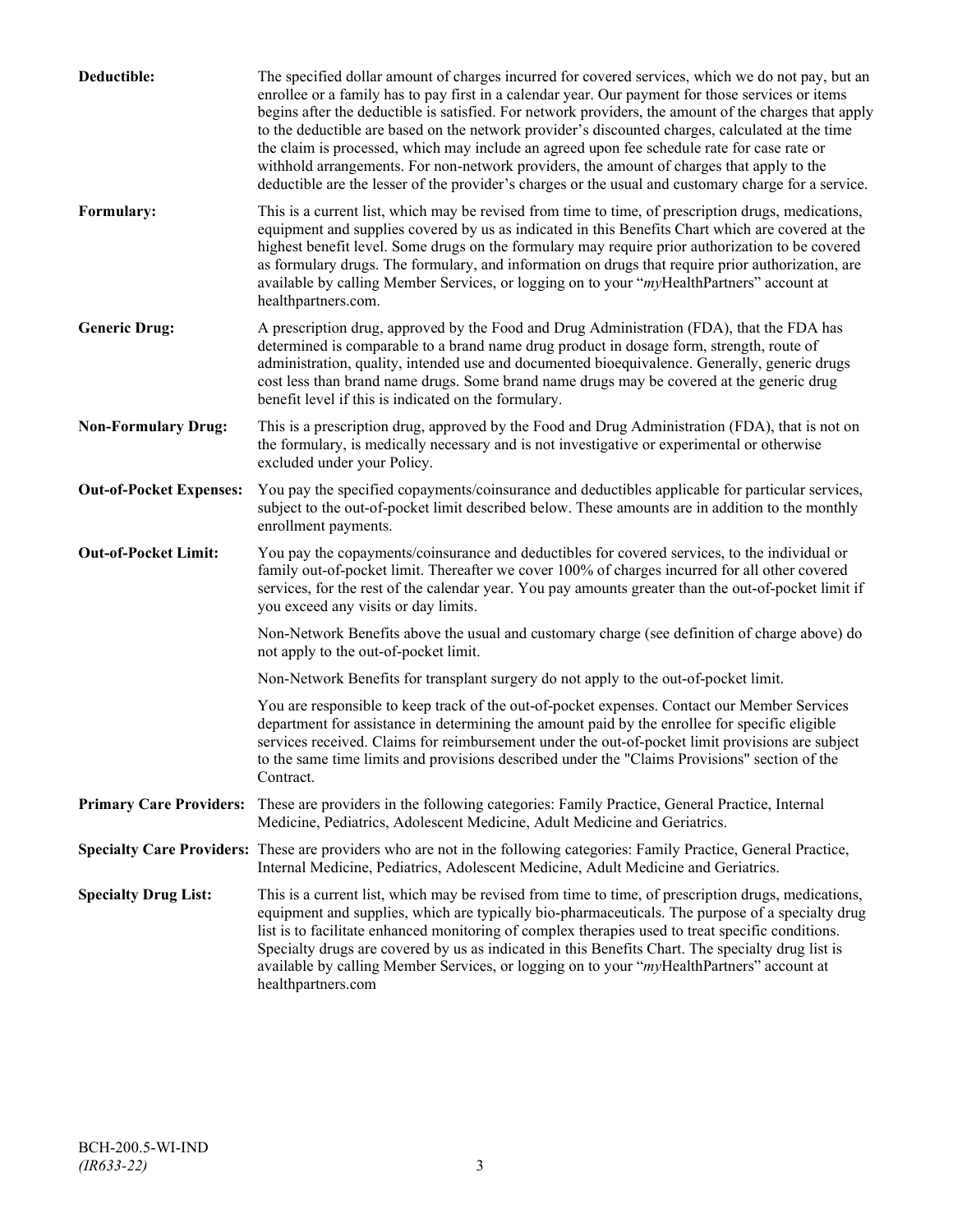## **DEDUCTIBLES AND OUT-OF-POCKET LIMITS**

#### **Individual Calendar Year Deductible**

| Network Benefits | <b>Non-Network Benefits</b> |
|------------------|-----------------------------|
| None.            | \$20,000                    |

## **Family Calendar Year Deductible**

| Network Benefits | <b>Non-Network Benefits</b> |
|------------------|-----------------------------|
| None.            | \$40,000                    |

### **Individual Calendar Year Out-of-Pocket Limit**

| <b>Network Benefits</b> | <b>Non-Network Benefits</b> |
|-------------------------|-----------------------------|
| \$6,950                 | None.                       |

### **Family Calendar Year Out-of-Pocket Limit**

| <b>Network Benefits</b> | <b>Non-Network Benefits</b> |
|-------------------------|-----------------------------|
| \$13,900                | None.                       |

Your individual and family out-of-pocket amounts may be indexed to allow for changes under Federal rules.

Separate Out-of-Pocket Limits must be satisfied under Network Benefits and Non-Network Benefits.

Non-Network Benefits above the usual and customary charge will not apply to the individual or family Out-of-Pocket.

Any amounts paid or reimbursed by a third party, including but not Limited to: point of service rebates, manufacturer coupons, manufacturer debit cards or other forms of direct reimbursement to an Insured for a product or service, will not apply as an outof-pocket expense, to the extent permitted under state and federal law.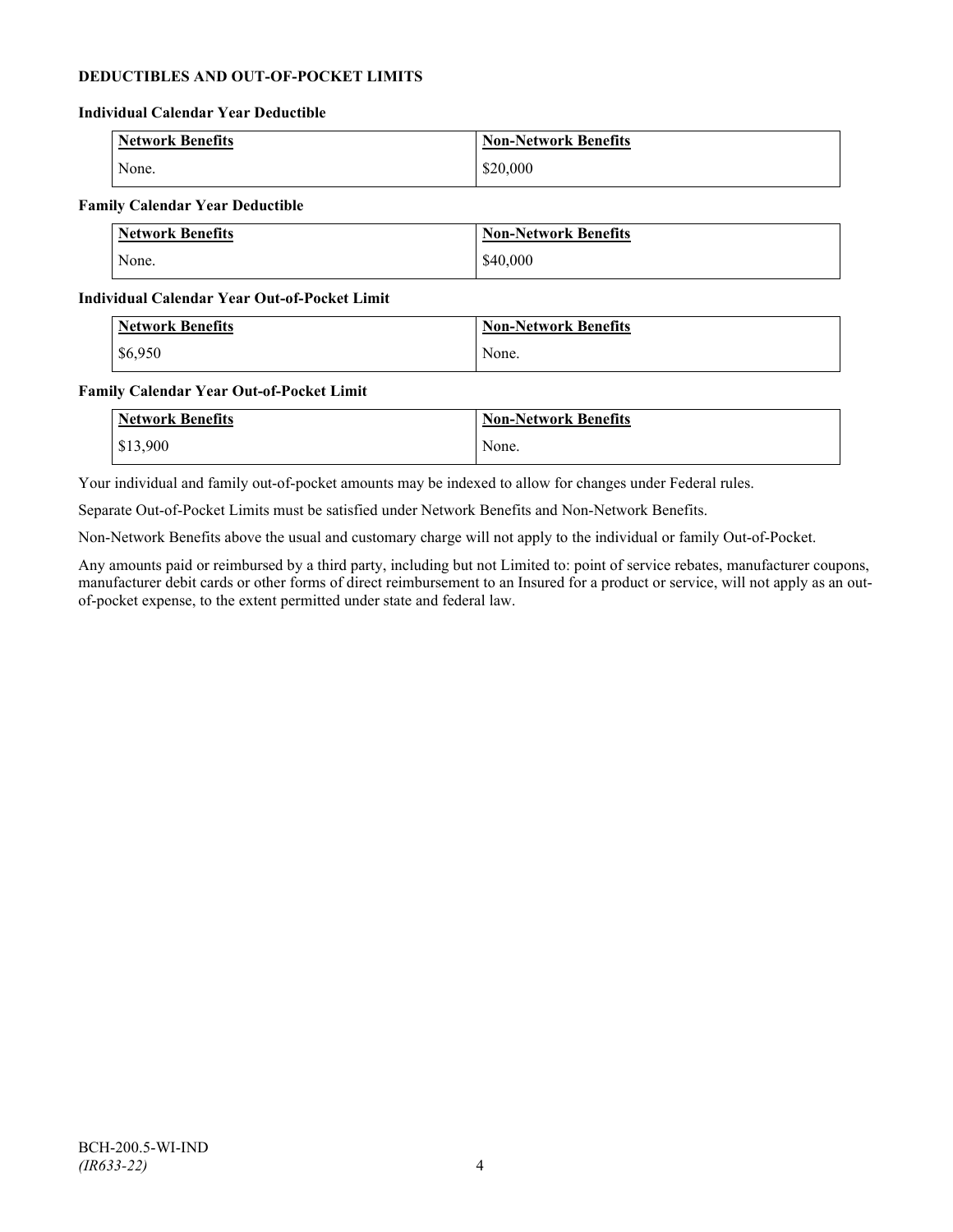## **AMBULANCE AND MEDICAL TRANSPORTATION**

## **Covered Services:**

We cover ambulance and medical transportation for medical emergencies.

We also cover medically necessary, non-emergency transportation if it meets our medical coverage criteria.

Covered services are based on established medical policies, which are subject to periodic review and modification by the medical directors. These medical policies (medical coverage criteria) and applicable prior authorization requirements are available by calling Member Services, or logging on to your "*my*HealthPartners" account a[t healthpartners.com.](http://www.healthpartners.com/)

| <b>Network Benefits</b>                                                    | <b>Non-Network Benefits</b> |
|----------------------------------------------------------------------------|-----------------------------|
| 100% of the charges incurred, subject to<br>a copayment of \$500 per trip. | See Network Benefits.       |

## **Not Covered:**

See "Services Not Covered" in your Policy.

## **AUTISM SERVICES**

### **Covered Services:**

We cover prior authorized evidence-based intensive-level and non-intensive-level treatment of autism spectrum disorders (autism disorder, Asperger's syndrome or pervasive development disorder not otherwise specified).

Covered services are based on established medical policies, which are subject to periodic review and modification by the medical directors. These medical policies (medical coverage criteria) are available by calling Member Services, or logging on to your "*my*HealthPartners" account at [healthpartners.com.](http://www.healthpartners.com/)

Your network provider will coordinate the prior authorization process for any autism treatment services. You may call Member Services at 952-883-5900 or toll-free at 888-360-0622 if you have any questions or concerns regarding the authorization process.

Please call Member Services at 952-883-5900 or toll-free at 888-360-0622 to request authorization for autism treatment services from a Non-Network provider.

**Intensive-level services for children diagnosed with autism spectrum disorders.** Intensive-level services must begin on or after 2 years of age and end before 9 years of age. Intensive-level services, on average, are services provided for more than 20 hours of treatment per week. (The average number of hours a week is calculated over a 6-month period.)

| <b>Network Benefits</b>                                                                                                | <b>Non-Network Benefits</b>                                              |
|------------------------------------------------------------------------------------------------------------------------|--------------------------------------------------------------------------|
| 100% of the charges incurred, subject to a<br>copayment of \$25 per visit.<br>Limited to 240 visits per calendar year. | 50% of the charges incurred.<br>Limited to 240 visits per calendar year. |

The maximum number of visits is combined for Network Benefits and Non-Network Benefits. Visit limits are based on minimum coverage amount available at the time of publication. Additional visits may be available if required due to revised minimum coverage amounts issued by the Office of the Commissioner of Insurance. See our medical coverage criteria for current visit limits.

## **Intensive-Level Services Lifetime Maximum Benefit**

| <b>Network Benefits</b>                               | <b>Non-Network Benefits</b>                           |
|-------------------------------------------------------|-------------------------------------------------------|
| 4 years of cumulative services under this plan or any | 4 years of cumulative services under this plan or any |
| other plan.                                           | other plan.                                           |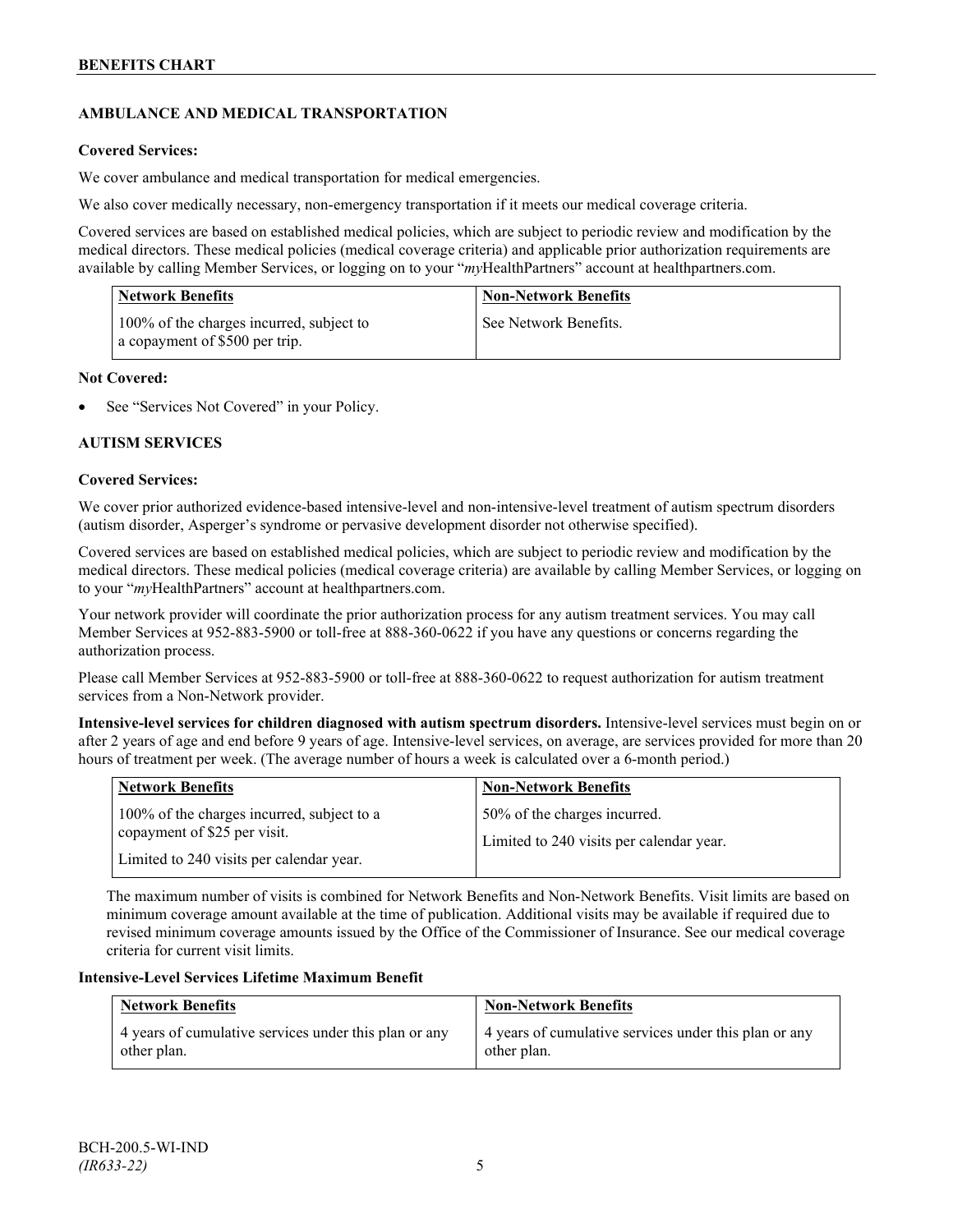## **Non-intensive-level services for Insureds diagnosed with autism spectrum disorders**

| <b>Network Benefits</b>                                                                                                | <b>Non-Network Benefits</b>                                              |
|------------------------------------------------------------------------------------------------------------------------|--------------------------------------------------------------------------|
| 100% of the charges incurred, subject to a<br>copayment of \$25 per visit.<br>Limited to 120 visits per calendar year. | 50% of the charges incurred.<br>Limited to 120 visits per calendar year. |

The maximum number of visits is combined for Network Benefits and Non-Network Benefits. Visit limits are based on minimum coverage amount available at the time of publication. Additional visits may be available if required due to revised minimum coverage amounts issued by the Office of the Commissioner of Insurance. See our medical coverage criteria for current visit limits.

## **Not Covered:**

See "Services Not Covered" in your Policy.

## **BEHAVIORAL HEALTH SERVICES**

## **Covered Services:**

Covered services are based on established medical policies, which are subject to periodic review and modification by the medical directors. These medical policies (medical coverage criteria) are available by calling Member Services, or logging on to your "*my*HealthPartners" account at [healthpartners.com.](http://www.healthpartners.com/)

**Transitional treatment services.** These are services for the treatment of nervous or mental disorders, and substance use disorders which are provided to an Insured in a less restrictive manner than are inpatient hospital services but in a more intensive manner than are outpatient services. Transitional treatment services are services offered by a provider, and certified by the Wisconsin Department of Health Services for each of the following (except the last bulleted item):

- Mental health services for covered adults in a day treatment program.
- Mental health services for covered children in a day hospital treatment program.
- Services for persons with chronic mental illness provided through a community support program.
- Residential treatment programs for dependent covered persons with substance use disorder.
- Substance use disorder services in a day treatment program.
- Services for persons who are experiencing a mental health crisis or who are in a situation likely to turn into a mental health crisis if support is not provided.
- Intensive outpatient programs for the treatment of psychoactive substance use disorders provided in accordance with the patient placement criteria of the American Society of Addiction Medicine.

## **Mental health services**

We cover services for mental health diagnoses as described in the Diagnostic and Statistical Manual of Mental Disorders – Fifth Edition (DSM 5) (most recent edition).

We provide coverage for mental health treatment ordered by a Wisconsin court under a valid court order that is issued on the basis of a behavioral care evaluation performed by a licensed psychiatrist or doctoral level licensed psychologist, which includes a diagnosis and an individual treatment plan for care in the most appropriate, least restrictive environment. We must be given a copy of the court order and the behavioral care evaluation, and the service must be a covered benefit under your Policy, and the service must be provided by a network provider, or other provider as required by law.

**Outpatient services:** We cover medically necessary outpatient professional mental health services for evaluation, crisis intervention, and treatment of mental health disorders.

A comprehensive diagnostic assessment will be used as the basis for a determination by a mental health professional, concerning the appropriate treatment and the extent of services required.

Outpatient services we cover for a diagnosed mental health condition include the following:

- Individual, group, family and multi-family therapy;
- Medication management provided by a physician, certified nurse practitioner, or physician's assistant;
- Psychological testing services for the purposes of determining the differential diagnoses and treatment planning for patients currently receiving behavioral health services;

BCH-200.5-WI-IND *(IR633-22)* 6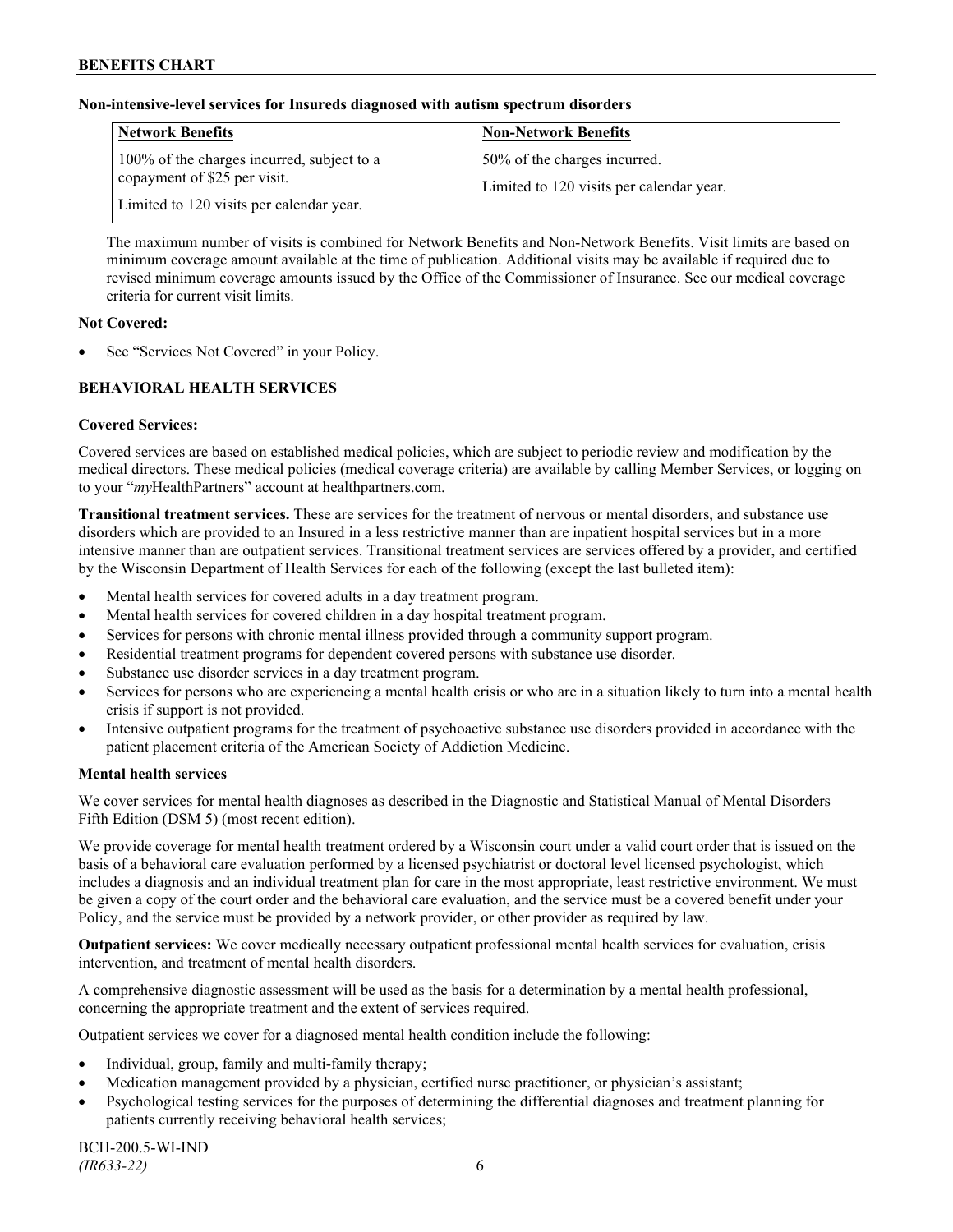- Partial hospitalization services in a licensed hospital or community mental health center;
- Psychotherapy and nursing services provided in the home if authorized by us; and
- Treatment for gender dysphoria.

| <b>Network Benefits</b>                                                                                                               | <b>Non-Network Benefits</b>  |
|---------------------------------------------------------------------------------------------------------------------------------------|------------------------------|
| 100% of the charges incurred, subject to a<br>copayment of \$25 per visit.                                                            | 50% of the charges incurred. |
| For family therapy, only one copayment will be<br>charged, regardless of the number of Insureds primarily<br>involved in the therapy. |                              |

## **Group therapy**

| <b>Network Benefits</b>                                                    | <b>Non-Network Benefits</b>  |
|----------------------------------------------------------------------------|------------------------------|
| 100% of the charges incurred, subject to a<br>copayment of \$15 per visit. | 50% of the charges incurred. |

## **Inpatient services, including mental health residential treatment services:** We cover the following:

- Medically necessary inpatient services in a hospital or licensed residential treatment facility and professional services for treatment of mental health disorders. Medical stabilization is covered under inpatient hospital services in the "Hospital and Skilled Nursing Facility Services" section.
- Medically necessary mental health residential treatment service. This care must be authorized by us and provided by a hospital or residential behavioral health treatment facility licensed by the local state or Department of Health and Human Services. Services not covered under this benefit include halfway houses, group homes, extended care facilities, shelter services, correctional services, detention services, group residential services, foster care services and wilderness programs.

| Network Benefits                                                                                                                                                                    | <b>Non-Network Benefits</b>  |
|-------------------------------------------------------------------------------------------------------------------------------------------------------------------------------------|------------------------------|
| 100% of the charges incurred, subject to a copayment<br>of \$1,200 per day for the first three days of admission.<br>Then services will be paid at 100% of the charges<br>incurred. | 50% of the charges incurred. |

**Transitional treatment services:** We cover transitional treatment services described above for treatment of mental and nervous disorders**.**

| <b>Network Benefits</b>                                                    | <b>Non-Network Benefits</b>  |
|----------------------------------------------------------------------------|------------------------------|
| 100% of the charges incurred, subject to a<br>copayment of \$25 per visit. | 50% of the charges incurred. |

## **Substance use disorder (SUD) treatment services**

We cover medically necessary services for assessments by a licensed alcohol and drug counselor and treatment of substance use disorders as defined in the latest edition of the DSM 5.

**Outpatient services:** We cover medically necessary outpatient professional services for diagnosis and treatment of substance use disorders. Substance use disorder treatment services must be provided by a program licensed by the local Department of Health Services.

Outpatient services we cover for a diagnosed substance use disorder include the following:

- Individual, group, family, and multi-family therapy provided in an office setting; and
- Opiate replacement therapy including methadone and buprenorphine treatment.

| <b>Network Benefits</b>                                                    | <b>Non-Network Benefits</b>  |
|----------------------------------------------------------------------------|------------------------------|
| 100% of the charges incurred, subject to a<br>copayment of \$25 per visit. | 50% of the charges incurred. |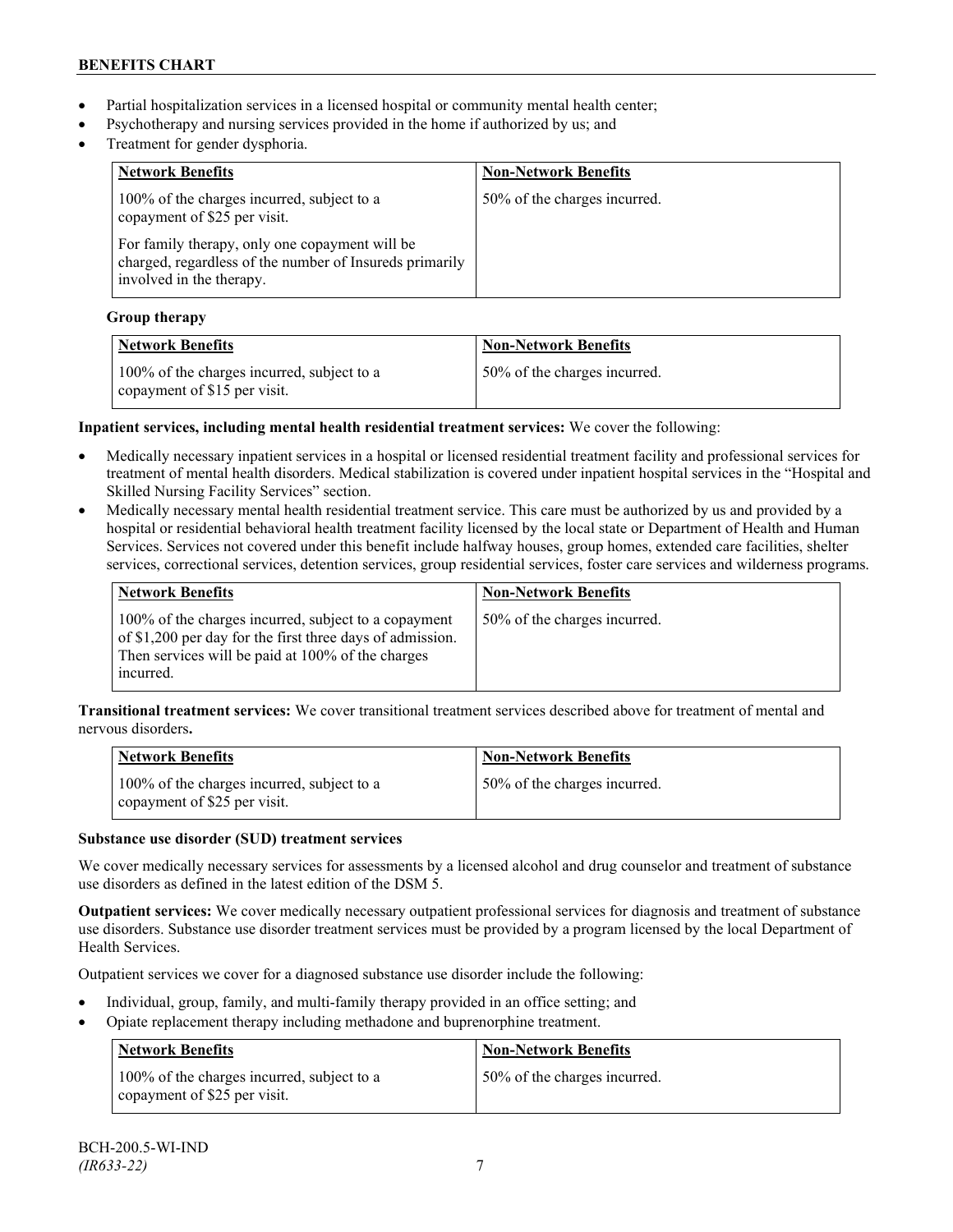**Inpatient services:** We cover the following:

- Medically necessary inpatient services in a hospital or a licensed residential primary treatment center.
- Services provided in a hospital that is licensed by the local state and accredited by Medicare; and
- Detoxification services in a hospital or community detoxification facility if it is licensed by the local Department of Health Services.

| <b>Network Benefits</b>                                                                                                                                                                                            | <b>Non-Network Benefits</b> |
|--------------------------------------------------------------------------------------------------------------------------------------------------------------------------------------------------------------------|-----------------------------|
| 100% of the charges incurred, subject to a copayment of   50% of the charges incurred.<br>\$1,200 per day for the first three days of admission.<br>Then services will be paid at 100% of the charges<br>incurred. |                             |

**Transitional treatment services:** We cover transitional treatment services described above for treatment of substance use disorder.

| <b>Network Benefits</b>                                                    | <b>Non-Network Benefits</b>  |
|----------------------------------------------------------------------------|------------------------------|
| 100% of the charges incurred, subject to a<br>copayment of \$25 per visit. | 50% of the charges incurred. |

**Out of area services for Wisconsin students:** If a dependent child is a student located in a school in Wisconsin, but outside of our service area, we cover mental health and substance use disorder services as required under Wisconsin Statute 609.655.

- The student may have a clinical assessment from a local, non-network mental health or substance use disorder treatment provider at the network benefit level when prior authorized by us.
- If outpatient services are recommended in the clinical assessment, five outpatient visits from a non-network provider will be covered at the network benefit level.
- Our Medical Director will determine the need for continuing treatment by the non-network provider; additional visits may be approved.
- Coverage for the outpatient services will not be provided if the recommended treatment would keep the student from attending school on a regular basis or if the student is no longer attending the school full-time.

This benefit is subject to the limitations shown in this "Behavioral Health Services" section.

| <b>Network Benefits</b>                                                    | <b>Non-Network Benefits</b>  |
|----------------------------------------------------------------------------|------------------------------|
| 100% of the charges incurred, subject to a<br>copayment of \$25 per visit. | 50% of the charges incurred. |

A dependent child enrolled in a school outside of Wisconsin in not eligible for the benefit.

## **Not Covered:**

See "Services Not Covered" in your Policy.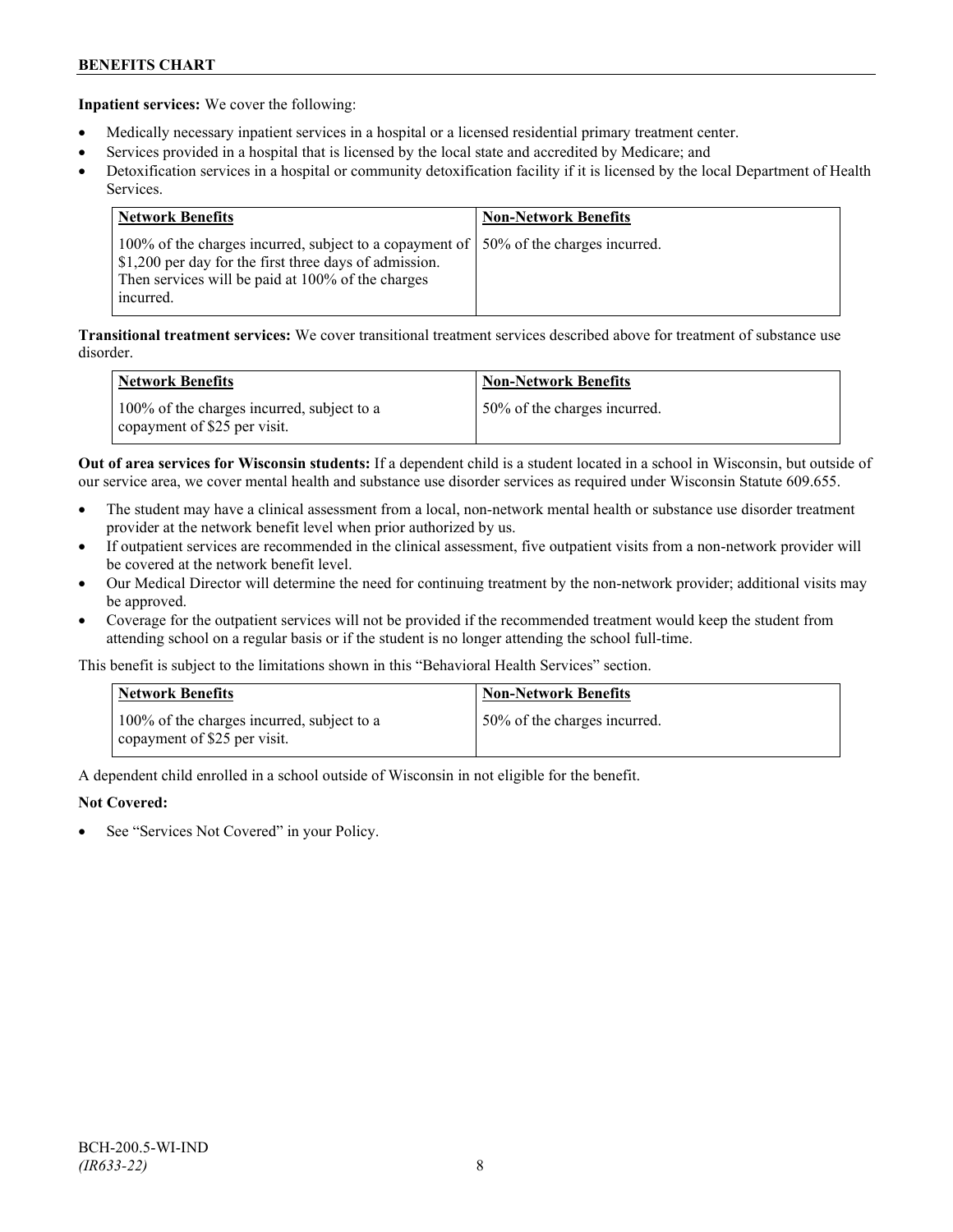## **CHIROPRACTIC SERVICES**

## **Covered Services:**

We cover chiropractic services for rehabilitative care. Chiropractic services are adjustments to any abnormal articulations of the human body, especially those of the spinal column, for the purpose of giving freedom of action to impinged nerves that may cause pain or deranged function.

Massage therapy which is performed in conjunction with other treatment/modalities by a chiropractor, is part of a prescribed treatment plan and is not billed separately is covered.

| Network Benefits                                                           | <b>Non-Network Benefits</b>  |
|----------------------------------------------------------------------------|------------------------------|
| 100% of the charges incurred, subject to a<br>copayment of \$50 per visit. | 50% of the charges incurred. |

## **Not Covered:**

- Massage therapy for the purpose of comfort or convenience of the Insured.
- See "Services Not Covered" in your Policy.

## **CLINICAL TRIALS**

### **Covered Services:**

We cover certain routine services if you participate in a Phase I, Phase II, Phase III or Phase IV approved clinical trial that is conducted in relation to the prevention, detection, or treatment of cancer or other life-threatening disease or condition as defined in the Affordable Care Act. Approved clinical trials include (1) federally funded trials when the study or investigation is approved or funded by any of the federal agencies defined in the Public Health Services Act, section 2709 (d) (1) (A); (2) the study or investigation is conducted under an investigational new drug application reviewed by the Food and Drug Administration; and (3) the study or investigation is a drug trial that is exempt from having such an investigational new drug application. We cover routine patient costs for services that would be eligible under the Policy and this Benefits Chart if the service were provided outside of a clinical trial.

| <b>Network Benefits</b>                               | <b>Non-Network Benefits</b>                           |
|-------------------------------------------------------|-------------------------------------------------------|
| Coverage level is same as corresponding Network       | Coverage level is same as corresponding Non-Network   |
| Benefits, depending on type of service provided, such | Benefits, depending on type of service provided, such |
| as Office Visits for Illness or Injury, Inpatient or  | as Office Visits for Illness or Injury, Inpatient or  |
| Outpatient Hospital Services.                         | Outpatient Hospital Services.                         |

## **Not Covered:**

- The investigative or experimental item, device or service itself.
- Items or services that are provided solely to satisfy data collection and analysis needs and that are not used in the direct clinical management of the patient.
- A service that is clearly inconsistent with widely accepted and established standards of care for a particular diagnosis.
- See "Services Not Covered" in your Policy.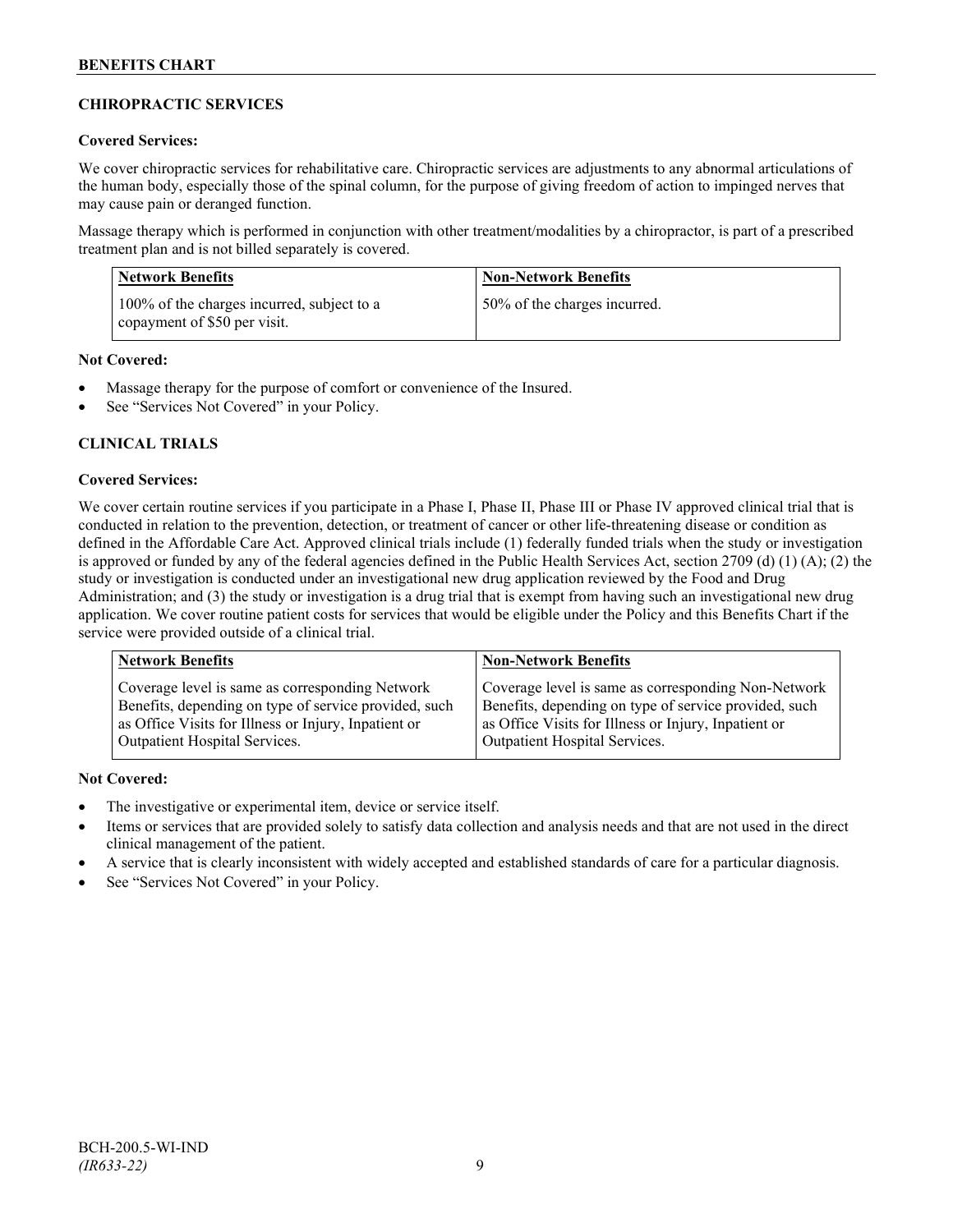## **DENTAL SERVICES**

## **Covered Services:**

We cover services as described below.

**Accidental dental services:** We cover services dentally necessary to treat and restore damage done to sound, natural, unrestored teeth as a result of an accidental injury. Coverage is for damage caused by external trauma to face and mouth only, not for cracked or broken teeth, which result from biting or chewing. We cover restorations, root canals, crowns and replacement of teeth lost that are directly related to the accident in which the Insured was involved. We cover initial exams, xrays and palliative treatment including extractions, and other oral surgical procedures directly related to the accident. Subsequent treatment must be initiated within the specified time-frame and must be directly related to the accident. We do not cover restoration and replacement of teeth that are not "sound and natural" at the time of the accident.

Subsequent treatment must be initiated within the specified time-frame and must be directly related to the accident. We do not cover restoration and replacement of teeth that are not "sound and natural" at the time of the accident.

Full mouth rehabilitation to correct occlusion (bite) and malocclusion (misaligned teeth not due to the accident) are not covered.

When an implant-supported dental prosthetic treatment is pursued, benefits are Limited to the amount that would be paid toward the placement of a removable dental prosthetic appliance that could be used in the absence of implant treatment.

| <b>Network Benefits</b>      | <b>Non-Network Benefits</b> |
|------------------------------|-----------------------------|
| 50% of the charges incurred. | No coverage.                |

For all accidental dental services, treatment and/or restoration must be initiated within six months of the date of the injury. Coverage is Limited to the initial course of treatment and/or initial restoration. Services must be provided within twentyfour months of the date of injury to be covered.

### **Medical referral dental services**

**Medically necessary outpatient dental services:** We cover medically necessary outpatient dental services. Coverage is Limited to dental services required for treatment of an underlying medical condition, e.g., removal of teeth to complete radiation treatment for cancer of the jaw, cysts and lesions.

| Network Benefits                                                           | <b>Non-Network Benefits</b>  |
|----------------------------------------------------------------------------|------------------------------|
| 100% of the charges incurred, subject to a<br>copayment of \$50 per visit. | 50% of the charges incurred. |

**Medically necessary hospitalization and anesthesia for dental care:** We cover medically necessary hospitalization and anesthesia for dental care. This is Limited to charges incurred by an Insured who: (1) is a child under age 5; (2) is severely disabled; (3) has a medical condition, and requires hospitalization or general anesthesia for dental care treatment; or (4) is a child between ages 5 and 12 and care in dental offices has been attempted unsuccessfully and usual methods of behavior modification have not been successful, or when extensive amounts of restorative care, exceeding 4 appointments, are required.

Coverage is Limited to facility and anesthesia charges. Oral surgeon/dentist professional fees are not covered. The following are examples, though not all-inclusive, of medical conditions which may require hospitalization for dental services: severe asthma, severe airway obstruction or hemophilia. Hospitalization required due to the behavior of the Insured or due to the extent of the dental procedure is not covered.

| <b>Network Benefits</b>                                                                                                                                                                                            | <b>Non-Network Benefits</b> |
|--------------------------------------------------------------------------------------------------------------------------------------------------------------------------------------------------------------------|-----------------------------|
| 100% of the charges incurred, subject to a copayment of   50% of the charges incurred.<br>\$1,200 per day for the first three days of admission.<br>Then services will be paid at 100% of the charges<br>incurred. |                             |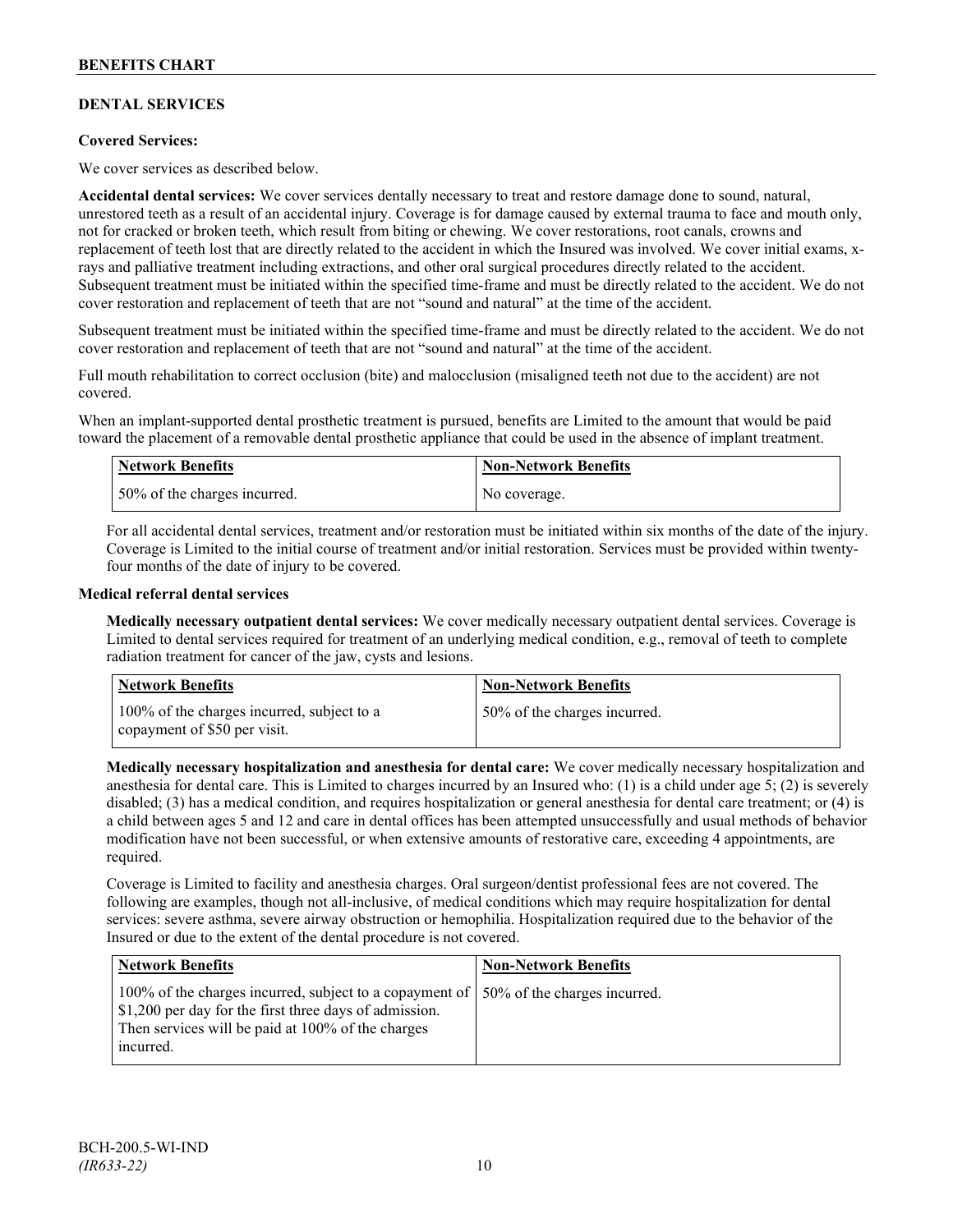**Medical complications of dental care:** We cover medical complications of dental care. Treatment must be medically necessary care and related to medical complications of non-covered dental care, including complications of the head, neck, or substructures.

| Network Benefits                                                           | <b>Non-Network Benefits</b>  |
|----------------------------------------------------------------------------|------------------------------|
| 100% of the charges incurred, subject to a<br>copayment of \$50 per visit. | 50% of the charges incurred. |

**Oral surgery:** We cover oral surgery. Coverage is Limited to treatment of medical conditions requiring oral surgery, such as treatment of oral neoplasm, non-dental cysts, fracture of the jaw, trauma of the mouth and jaw, and any other oral surgery procedures provided as medically necessary dental services.

| Network Benefits                                                           | <b>Non-Network Benefits</b>  |
|----------------------------------------------------------------------------|------------------------------|
| 100% of the charges incurred, subject to a<br>copayment of \$50 per visit. | 50% of the charges incurred. |

**Treatment of cleft lip and cleft palate:** We cover treatment of cleft lip and cleft palate of a dependent child, including orthodontic treatment and oral surgery directly related to the cleft. Dental services which are not required for the treatment of cleft lip or cleft palate are not covered. If a dependent child covered under your Policy is also covered under a dental plan which includes orthodontic services, that dental plan shall be considered primary for the necessary orthodontic services. Oral appliances are subject to the same copayment, conditions and limitations as durable medical equipment.

| <b>Network Benefits</b>                               | <b>Non-Network Benefits</b>                           |
|-------------------------------------------------------|-------------------------------------------------------|
| Coverage level is same as corresponding Network       | Coverage level is same as corresponding Non-Network   |
| Benefits, depending on type of service provided, such | Benefits, depending on type of service provided, such |
| as Office Visits for Illness or Injury, Inpatient or  | as Office Visits for Illness or Injury, Inpatient or  |
| Outpatient Hospital Services.                         | Outpatient Hospital Services.                         |

**Treatment of temporomandibular disorder (TMD) and craniomandibular disorder (CMD):** We cover diagnostic procedures, surgical treatment and non-surgical treatment (including intraoral splint therapy devices) for temporomandibular disorder (TMD) and craniomandibular disorder (CMD), which is medically necessary care. Dental services which are not required to directly treat TMD or CMD are not covered.

| <b>Network Benefits</b>                                                    | <b>Non-Network Benefits</b>  |
|----------------------------------------------------------------------------|------------------------------|
| 100% of the charges incurred, subject to a<br>copayment of \$50 per visit. | 50% of the charges incurred. |

**Not Covered:**

- Dental treatment, procedures or services not listed in this Benefits Chart.
- Accident-related dental services if treatment is: (1) provided to teeth which are not sound and natural; (2) to teeth which have been restored; (3) initiated beyond six months from the date of the injury; (4) received beyond the initial treatment or restoration; or (5) received beyond twenty-four months from the date of injury.
- Accident-related dental services by a Non-Network provider.
- Oral surgery to remove wisdom teeth.
- Orthognathic treatment or procedures and all related services.
- See "Services Not Covered" in your Policy.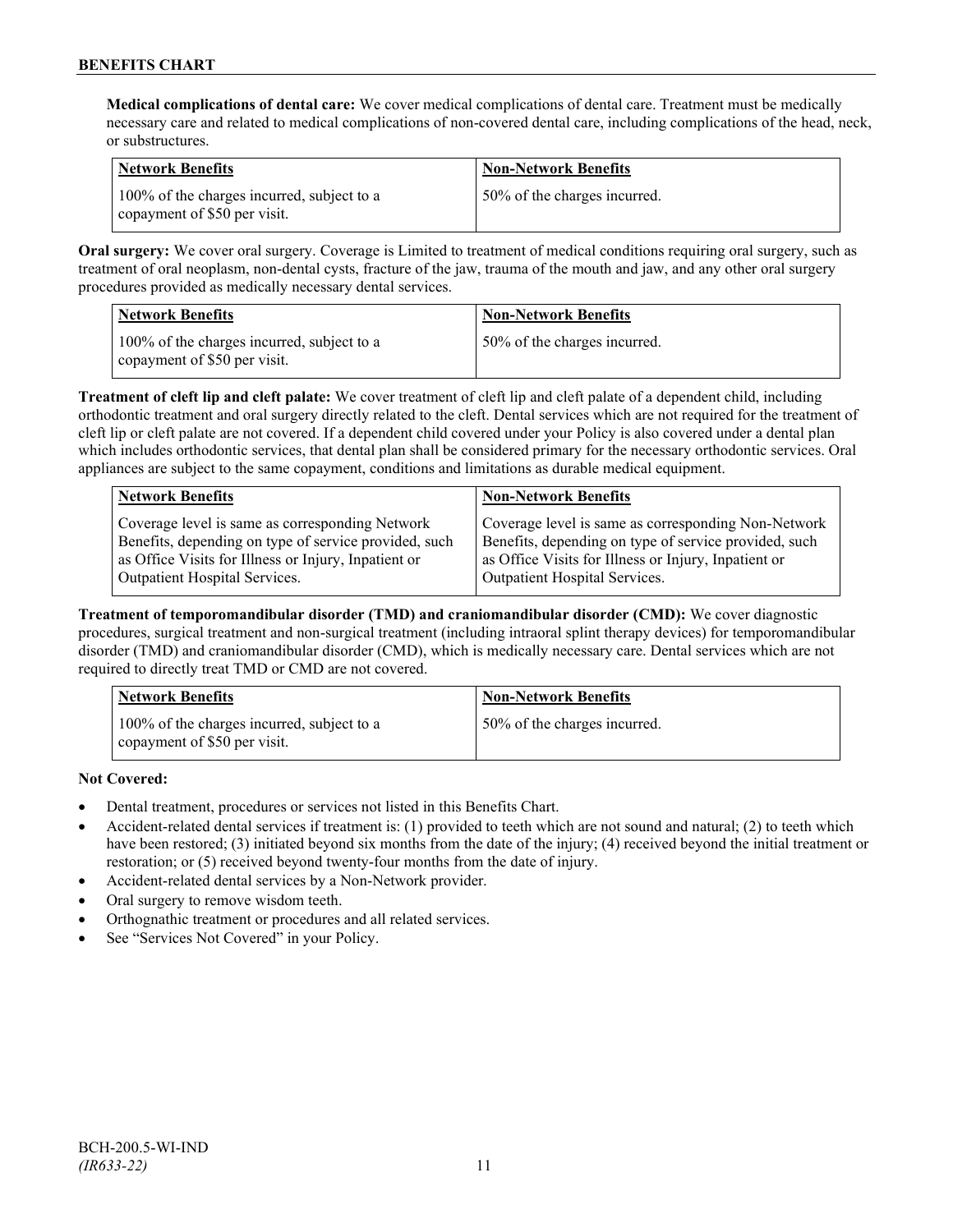## **DIABETIC EQUIPMENT AND SUPPLIES**

### **Covered Services:**

We cover physician prescribed medically appropriate and necessary drugs and supplies used in the management and treatment of diabetes for members with gestational, Type I or Type II diabetes including durable diabetic equipment and disposable supplies, as described below.

Certain items are only covered if your condition meets our coverage criteria and obtained through an authorized vendor. For more information on what we cover and any prior authorization requirements, call Member Services or log on to your "*my*HealthPartners" account at [healthpartners.com.](http://www.healthpartners.com/)

Insulin and medications for diabetes are covered as outpatient drugs under the "Prescription Drug Services" section.

**Pumps and pump supplies.** These include diabetic insulin pumps, diabetic infusion pumps and infusion pump supplies such as infusion sets, tubing, connectors and syringe reservoirs.

| <b>Network Benefits</b>      | <b>Non-Network Benefits</b>  |
|------------------------------|------------------------------|
| 50% of the charges incurred. | 50% of the charges incurred. |

## **All other durable equipment and diabetic supplies**

Durable Diabetic Equipment and Supplies. These include continuous glucose monitoring system (CGMS), transmitter, sensors and receivers, diabetic blood glucose monitors and control/calibrating solutions (for checking accuracy or testing equipment and test strips).

Disposable Diabetic Supplies. These are one-time use supplies, including syringes, lancets, lancet devices, blood and urine ketone test strips, and needles.

Certain diabetic supplies and equipment must be purchased at a pharmacy.

| <b>Network Benefits</b>      | <b>Non-Network Benefits</b>  |
|------------------------------|------------------------------|
| 50% of the charges incurred. | 50% of the charges incurred. |

## **Limitations:**

- No more than a 90-day supply of diabetic supplies are covered and dispensed at a time.
- We require that certain diabetic supplies and equipment be purchased at a pharmacy.
- Diabetic supplies and equipment are limited to certain models and brands.
- Durable medical equipment and supplies must be obtained from or repaired by approved vendors.
- Covered services and supplies are based on established medical policies, which are subject to periodic review and modification by the medical or dental directors. Our medical policy for diabetic supplies includes information on our required models and brands. These medical policies (medical coverage criteria) are available by calling Member Services, or logging on to your "*my*HealthPartners" account at healthpartners.com.

#### **Not Covered:**

- Replacement or repair of any covered items, if the items are (i) damaged or destroyed by misuse, abuse or carelessness, (ii) lost; or (iii) stolen.
- Duplicate or similar items.
- Labor and related charges for repair of any covered items which are more than the cost of replacement by an approved vendor.
- Batteries for monitors and equipment.
- Sales tax, mailing, delivery charges, service call charges.
- See "Services Not Covered" in your Policy.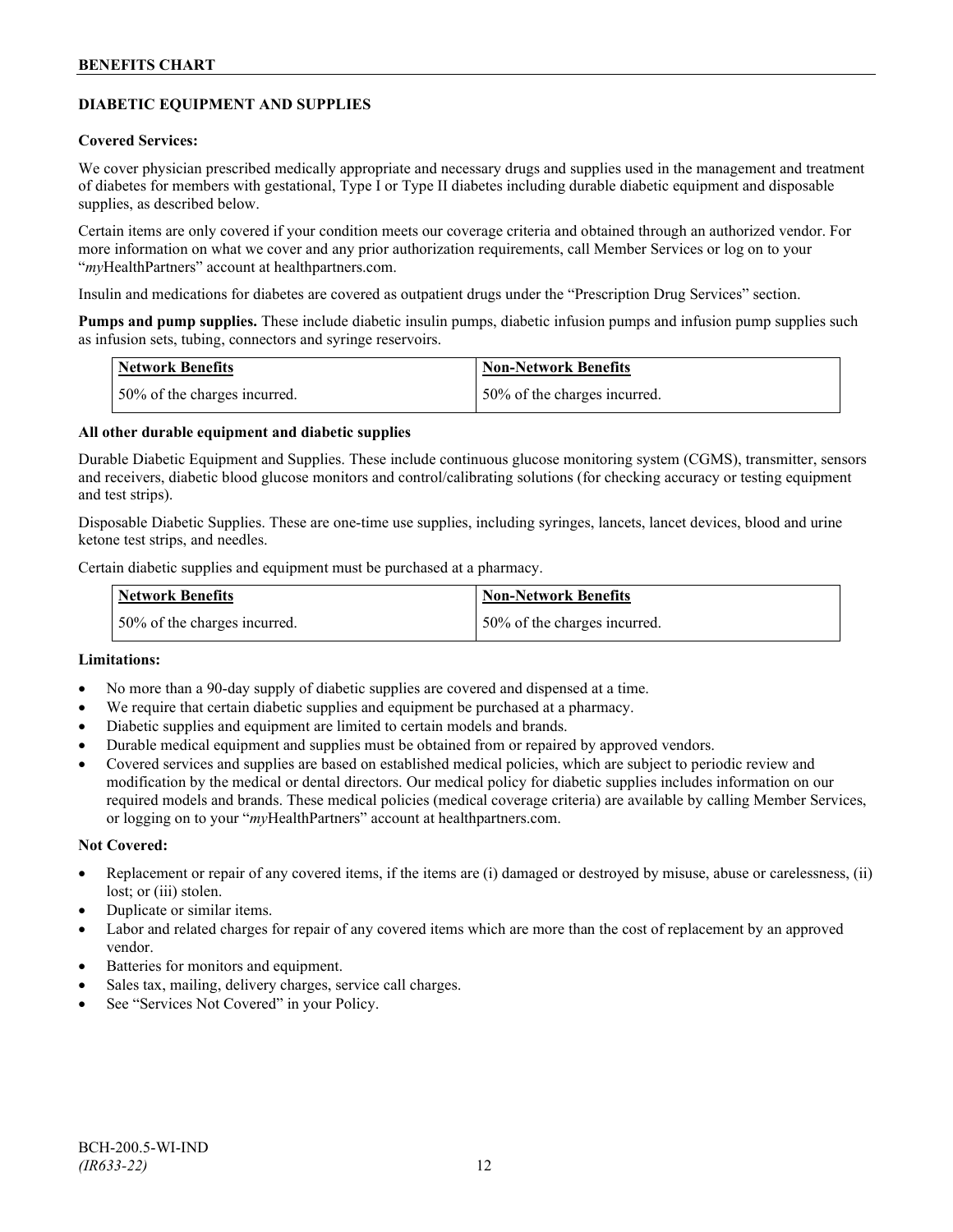## **DIAGNOSTIC IMAGING SERVICES**

## **Covered Services:**

We cover diagnostic imaging, when ordered by a provider and provided in a clinic or outpatient hospital facility.

We cover services provided in a clinic or outpatient hospital facility. To see the benefit level for inpatient hospital or skilled nursing facility services, see benefits under Inpatient Hospital and Skilled Nursing Facility Services.

## **Outpatient magnetic resonance imaging (MRI) and computed tomography (CT)**

| Network Benefits             | Non-Network Benefits         |
|------------------------------|------------------------------|
| 50% of the charges incurred. | 50% of the charges incurred. |

### **All other outpatient diagnostic imaging services**

#### **Services for illness or injury**

| <b>Network Benefits</b>                                                    | <b>Non-Network Benefits</b>  |
|----------------------------------------------------------------------------|------------------------------|
| 100% of the charges incurred, subject to a<br>copayment of \$80 per visit. | 50% of the charges incurred. |

### **Preventive services (MRI/CT procedures are not considered preventive)**

Diagnostic imaging services associated with preventive services are covered at the benefit level shown in the "Preventive Services" section of this Benefits Chart.

#### **Not Covered:**

See "Services Not Covered" in your Policy.

## **DURABLE MEDICAL EQUIPMENT, PROSTHETICS, ORTHOTICS AND SUPPLIES**

#### **Covered Services:**

We cover equipment and services, as described below.

We cover durable medical equipment and services, prosthetics, orthotics, and supplies, subject to the limitations below, including certain disposable supplies, and enteral feedings.

We cover external hearing aids, cochlear implants, and related treatment prescribed by a physician or by a licensed audiologist for Insureds under 18 years of age who have hearing loss.

We also cover basic hearing aids for Insureds age 18 or older for the correction of a hearing impairment.

Osseointegrated or bone-anchored hearing aids are only covered for Insureds who have hearing loss that is not correctable by any other procedure.

Hearing aids are Limited to one basic, standard hearing aid for each ear every three years.

A basic hearing aid is defined as a hearing device that consists of a microphone, amplifier, volume control, battery and receiver. It does not include upgrades above and beyond the functionality of a basic hearing aid, including, but not Limited to, hearing improvements for group settings, background noise, Bluetooth/remote control functionality, or extended warranties. Charges for upgrades above the cost of a basic, standard hearing aid are not covered.

Diabetic equipment and supplies are covered under the "Diabetic Equipment and Supplies" section.

| <b>Network Benefits</b>      | <b>Non-Network Benefits</b>  |
|------------------------------|------------------------------|
| 50% of the charges incurred. | 50% of the charges incurred. |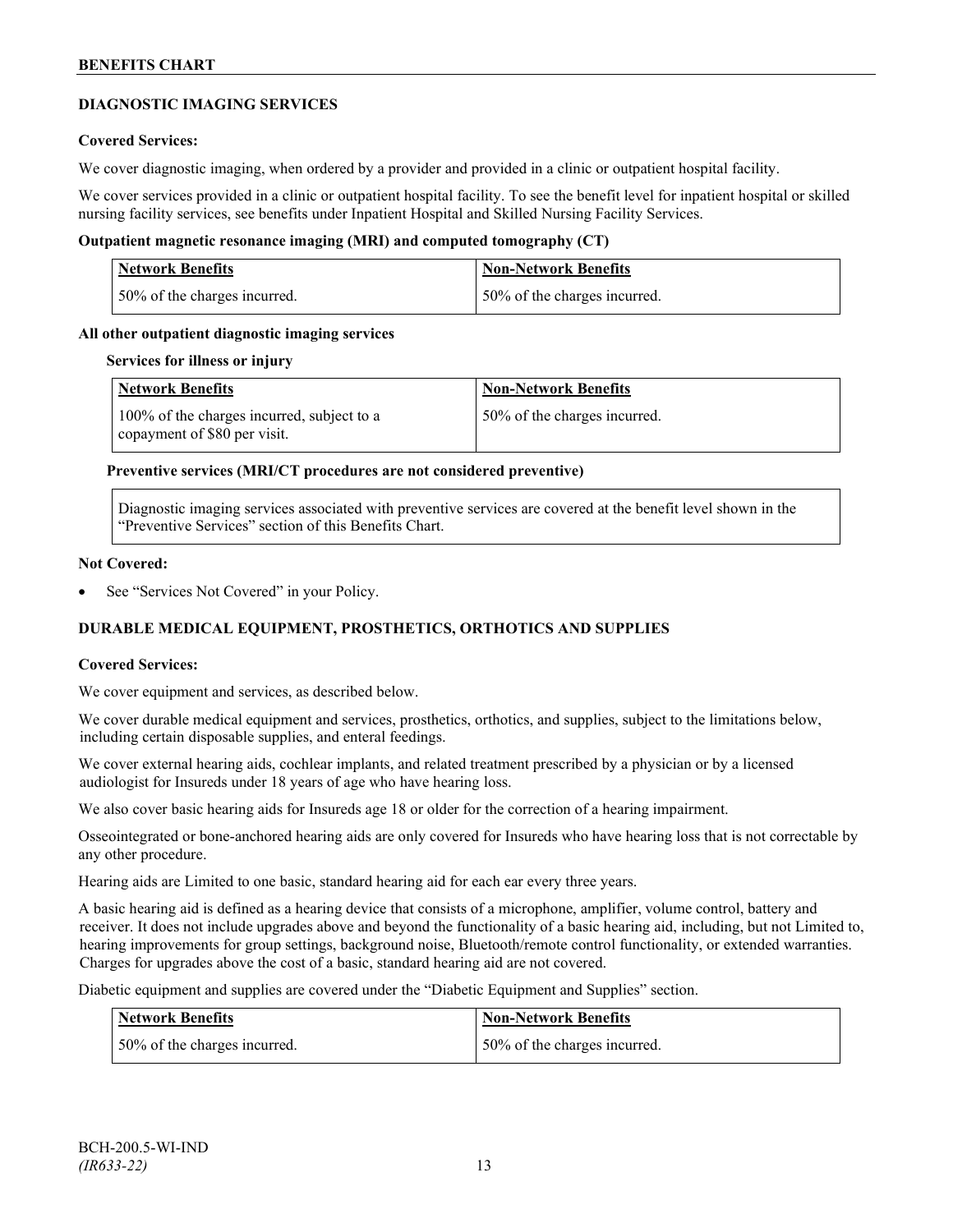## **Special dietary treatment for phenylketonuria (PKU) if it meets our medical coverage criteria**

| <b>Network Benefits</b>       | Non-Network Benefits         |
|-------------------------------|------------------------------|
| 150% of the charges incurred. | 50% of the charges incurred. |

## **Oral amino acid based elemental formula if it meets our medical coverage criteria**

| <b>Network Benefits</b>      | <b>Non-Network Benefits</b>  |
|------------------------------|------------------------------|
| 50% of the charges incurred. | 50% of the charges incurred. |

## **Limitations:**

Coverage of durable medical equipment is Limited by the following.

- Payment will not exceed the cost of an alternate piece of equipment or service that is effective and medically necessary.
- For prosthetic benefits, other than oral appliances for cleft lip and cleft palate, payment will not exceed the cost of an alternate piece of equipment or service that is effective, medically necessary and enables Insureds to conduct standard activities of daily living.
- We reserve the right to determine if an item will be approved for rental vs. purchase.
- We require that certain diabetic supplies and equipment be purchased at a pharmacy.
- Covered services and supplies are based on established medical policies which are subject to periodic review and modification by the medical directors. Our medical policy for diabetic supplies includes information on our required models and brands. These medical policies (medical coverage criteria) are available by calling Member Services, or logging on to your "*my*HealthPartners" account at [healthpartners.com.](http://www.healthpartners.com/)

## **Not Covered:**

Items which are not eligible for coverage include, but are not Limited to:

- Replacement or repair of any covered items, if the items are (i) damaged or destroyed by misuse, abuse or carelessness, (ii) lost; or *(iii)* stolen.
- Duplicate or similar items.
- Labor and related charges for repair of any covered items which are more than the cost of replacement by an approved vendor.
- Sales tax, mailing, delivery charges, service call charges.
- Items which are primarily educational in nature or for hygiene, vocation, comfort, convenience or recreation.
- Communication aids or devices: equipment to create, replace or augment communication abilities including, but not Limited to, speech processors, receivers, communication boards, or computer or electronic assisted communication.
- Implantable and osseointegrated or bone-anchored hearing aids and their fitting, except as specifically described in this Benefits Chart. This exclusion does not apply to cochlear implants.
- Eyeglasses, contact lenses and their fitting, measurement and adjustment, except as specifically described in this Benefits Chart.
- Hair prostheses (wigs).
- Household equipment which primarily has customary uses other than medical, such as, but not Limited to, exercise cycles, air purifiers, central or unit air conditioners, water purifiers, non-allergenic pillows, mattresses or waterbeds.
- Household fixtures including, but not Limited to, escalators or elevators, ramps, swimming pools and saunas.
- Modifications to the structure of the home including, but not Limited to, wiring, plumbing or charges for installation of equipment.
- Vehicle, car or van modifications including, but not Limited to, hand brakes, hydraulic lifts and car carrier.
- Rental equipment while owned equipment is being repaired by non-contracted vendors, beyond one month rental of medically necessary equipment.
- Other equipment and supplies, including, but not Limited to assistive devices, that we determine are not eligible for coverage.
- See "Services Not Covered" in your Policy.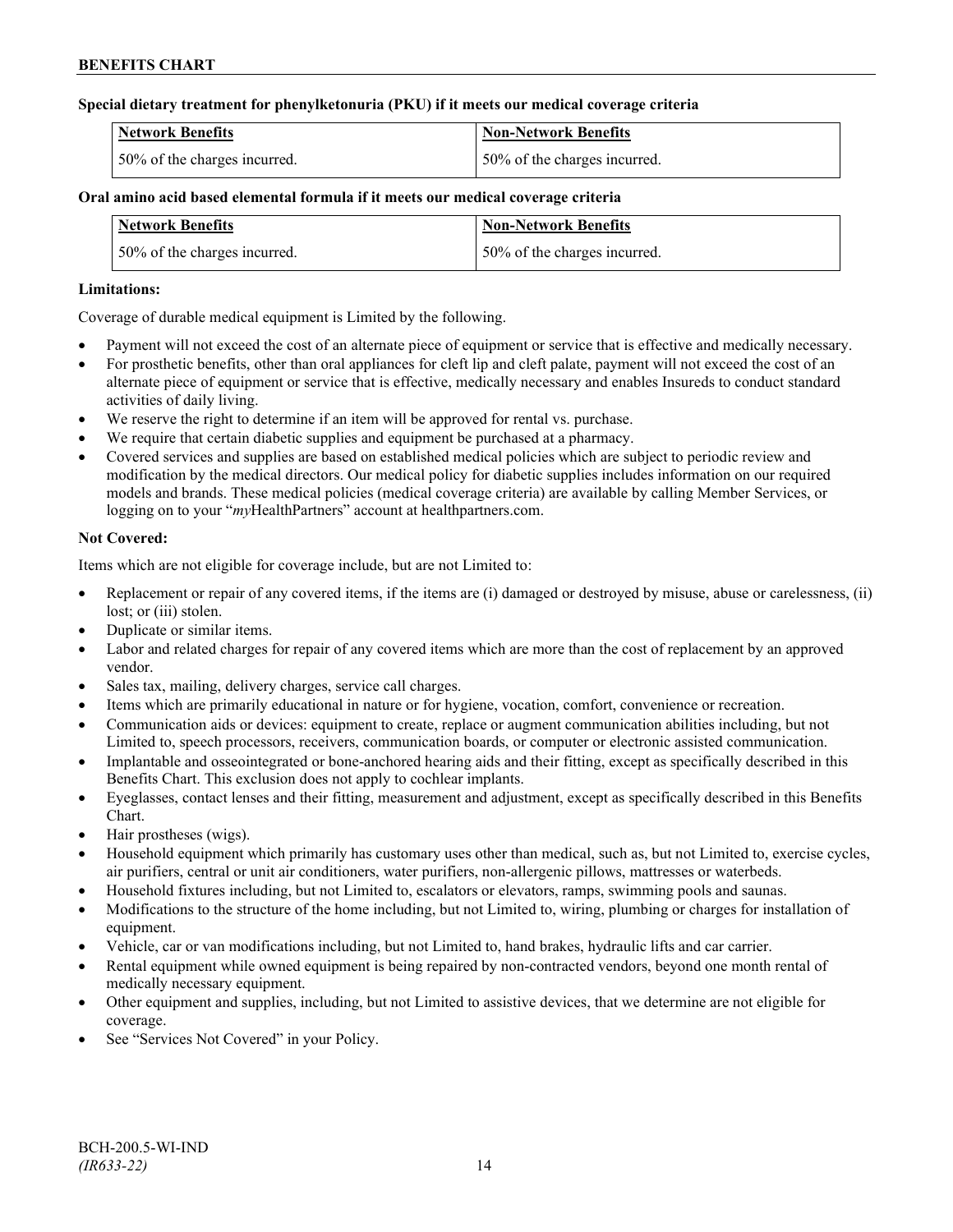## **EMERGENCY AND URGENTLY NEEDED CARE SERVICES**

### **Covered Services:**

We cover services for emergency care and urgently needed care if the services are otherwise eligible for coverage under your Policy.

**Urgently needed care.** These are services to treat an unforeseen illness or injury that:

- are required in order to prevent a serious deterioration in your health, and
- cannot be delayed until the next available clinic or office hours.

| <b>Network Benefits</b>                                                    | <b>Non-Network Benefits</b>  |
|----------------------------------------------------------------------------|------------------------------|
| 100% of the charges incurred, subject to a<br>copayment of \$50 per visit. | 50% of the charges incurred. |

**Emergency care.** These are services to treat:

- the sudden, unexpected onset of illness or injury which, if left untreated or unattended until the next available clinic or office hours, would result in hospitalization, or
- a condition requiring professional health services immediately necessary to preserve life or stabilize health.

Emergency care includes emergency services as defined in Division BB, Title I, Section 102 of the Consolidated Appropriations Act of 2021.

When reviewing claims for coverage of emergency services, our medical director will take into consideration a reasonable layperson's belief that the circumstances required immediate medical care that could not wait until the next working day or next available clinic appointment.

## **Emergency care in a hospital emergency room, including professional services of a physician**

| <b>Network Benefits</b>                                                                   | <b>Non-Network Benefits</b> |
|-------------------------------------------------------------------------------------------|-----------------------------|
| 100% of the charges incurred, subject to a<br>copayment of \$750 per visit.               | See Network Benefits.       |
| Emergency room copayment is waived if admitted for<br>the same condition within 24 hours. |                             |

## **Inpatient emergency care in a hospital**

| <b>Network Benefits</b>                                                                                                                                                               | <b>Non-Network Benefits</b> |
|---------------------------------------------------------------------------------------------------------------------------------------------------------------------------------------|-----------------------------|
| 100% of the charges incurred, subject to a copayment of  <br>\$1,200 per day for the first three days of admission.<br>Then services will be paid at 100% of the charges<br>incurred. | See Network Benefits.       |

## **Not Covered:**

See "Services Not Covered" in your Policy.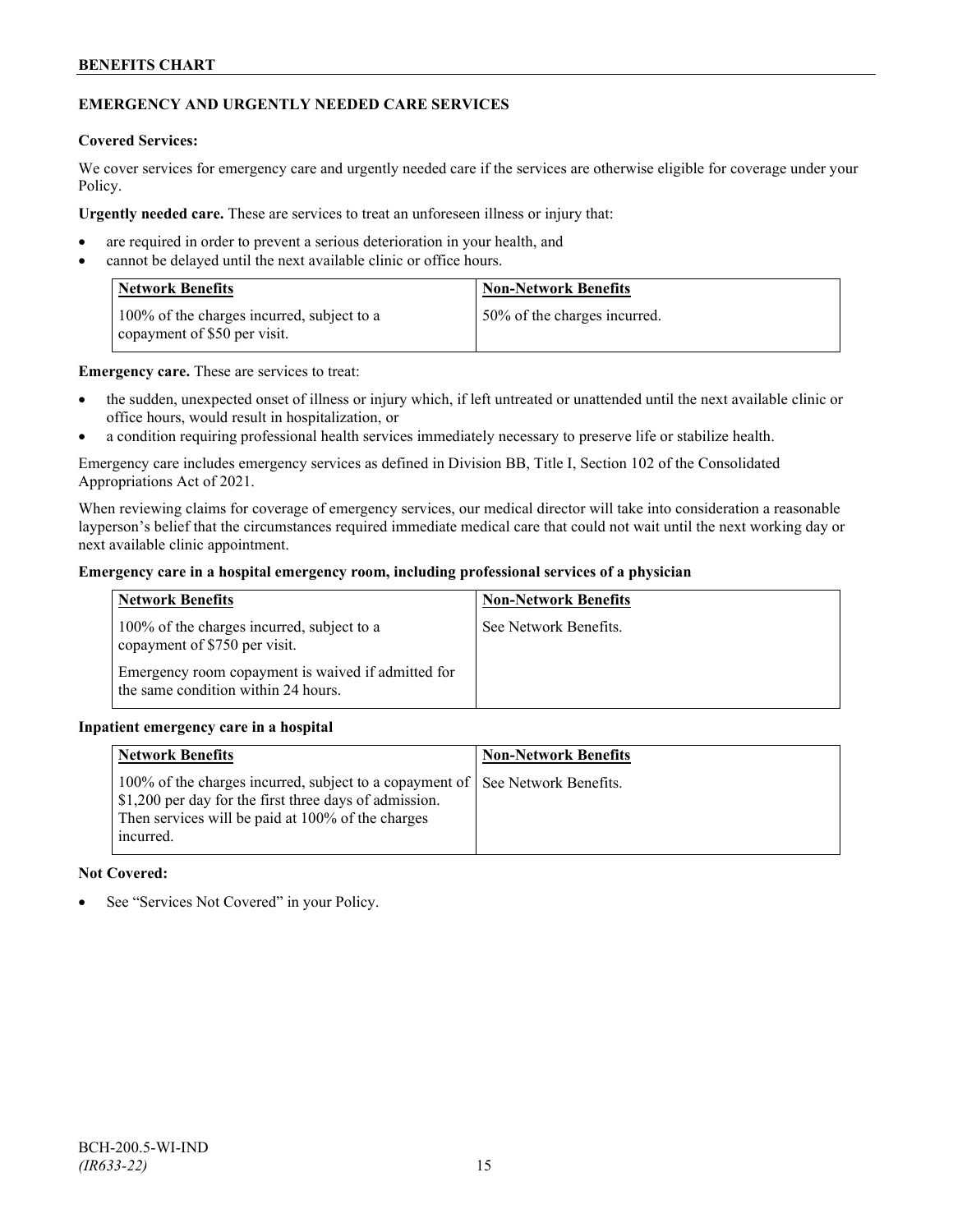## **GENE THERAPY**

## **Covered Services:**

We cover gene therapy treatment that meets our current medical coverage criteria.

| <b>Network Benefits</b>                                                                                                                                                                                 | <b>Non-Network Benefits</b> |
|---------------------------------------------------------------------------------------------------------------------------------------------------------------------------------------------------------|-----------------------------|
| Coverage level is same as corresponding Network<br>Benefit, depending on type of service provided, such as<br>Office Visits for Illness or Injury, Inpatient or<br><b>Outpatient Hospital Services.</b> | No coverage.                |

## **Limitations:**

- Gene therapy must be provided by a designated provider.
- Specific types of gene therapy are Limited to therapies and conditions specified in our medical coverage criteria.

### **Not Covered:**

See "Services Not Covered" in your Policy.

## **HEALTH EDUCATION**

### **Covered Services:**

We cover education for preventive services and education for the management of chronic health problems (such as diabetes).

| <b>Network Benefits</b>       | Non-Network Benefits         |
|-------------------------------|------------------------------|
| 100% of the charges incurred. | 50% of the charges incurred. |

### **Not Covered:**

See "Services Not Covered" in your Policy.

## **HOME-BASED COMPREHENSIVE HEALTH RISK ASSESSMENT**

#### **Covered Services:**

If you meet our criteria for coverage, you may qualify for our home-based comprehensive health risk assessment program. The program covers a health assessment with a designated nurse practitioner.

| <b>Network Benefits</b>       | <b>Non-Network Benefits</b> |
|-------------------------------|-----------------------------|
| 100% of the charges incurred. | No coverage.                |

#### **Not Covered:**

See "Services Not Covered" in your Policy.

## **HOME HEALTH SERVICES**

## **Covered Services:**

We cover skilled nursing services, physical therapy, occupational therapy, speech therapy, respiratory therapy and other therapeutic services, non-routine prenatal and routine postnatal well child visits (as described in our medical coverage criteria), phototherapy services for newborns, home health aide services and other eligible home health services when provided in your home, if you are homebound (i.e., unable to leave home without considerable effort due to a medical condition). Lack of transportation does not constitute homebound status. For phototherapy services for newborns and high risk prenatal services, supplies and equipment are included.

We cover total parenteral nutrition/intravenous ("TPN/IV") therapy, equipment, supplies and drugs in connection with IV therapy. IV line care kits are covered under Durable Medical Equipment.

BCH-200.5-WI-IND *(IR633-22)* 16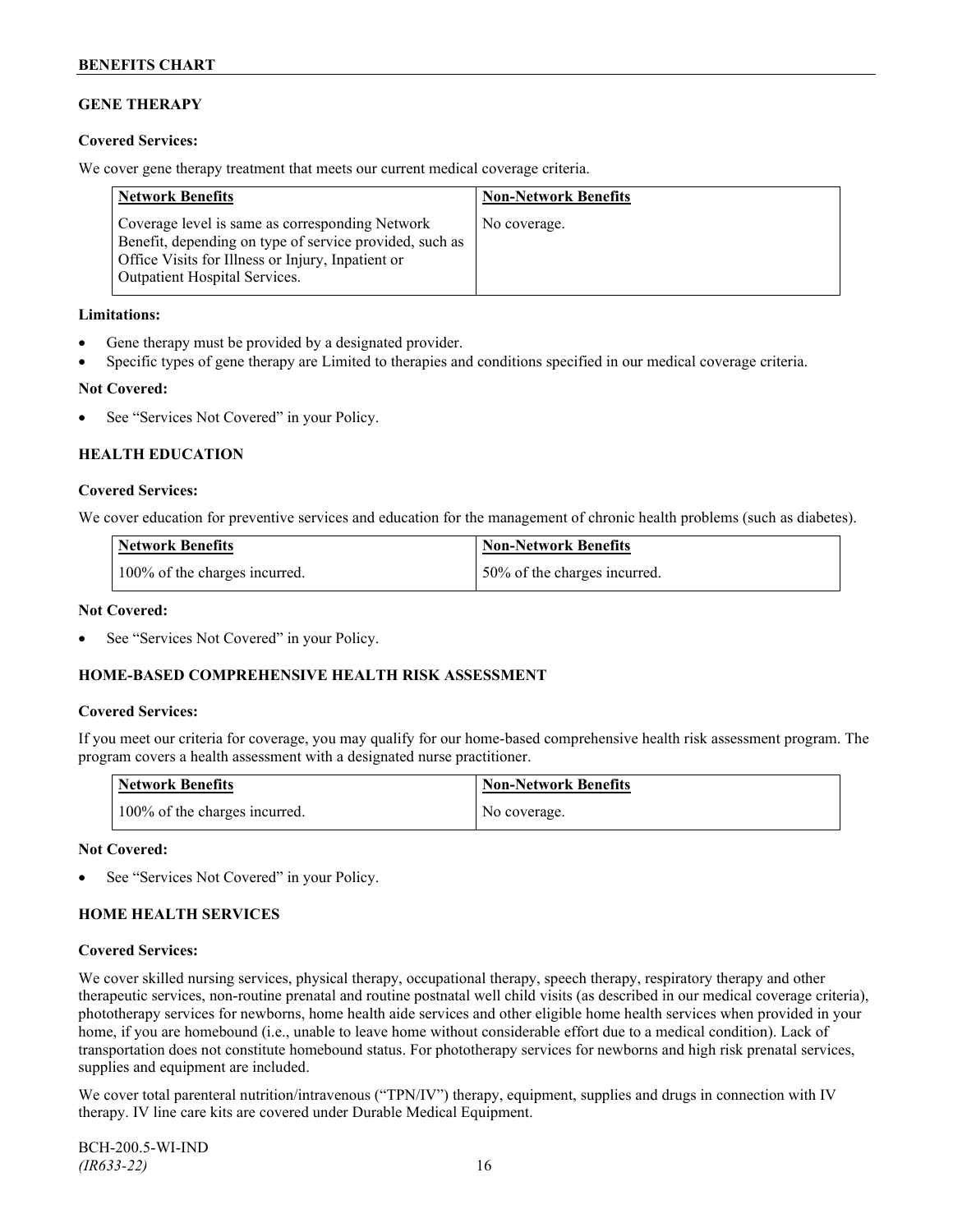We cover palliative care benefits. Palliative care includes symptom management, education and establishing goals of care. We waive the requirement that you be homebound for a Limited number of home visits for palliative care (as shown in this Benefits Chart), if you have a life-threatening, non-curable condition which has a prognosis of survival of two years or less. Additional palliative care visits are eligible under the home health services benefit if you are homebound and meet all other requirements defined in this section.

You do not need to be homebound to receive total parenteral nutrition/intravenous ("TPN/IV") therapy.

Home health services are eligible and covered only when:

- medically necessary; and
- provided as rehabilitative care, terminal care or maternity care; and
- ordered by a physician, and included in the written home care plan.

## **Physical therapy, occupational therapy, speech therapy, respiratory therapy, home health aide services and palliative care**

### **Primary Care Providers**

| Network Benefits                                                           | <b>Non-Network Benefits</b> |
|----------------------------------------------------------------------------|-----------------------------|
| 100% of the charges incurred, subject to a<br>copayment of \$25 per visit. | No coverage.                |

### **Specialty Care Providers**

| Network Benefits                                                           | <b>Non-Network Benefits</b> |
|----------------------------------------------------------------------------|-----------------------------|
| 100% of the charges incurred, subject to a<br>copayment of \$50 per visit. | No coverage.                |

If more than one home health visit occurs in a day, a separate copayment applies to each. For example, if an occupational therapist and a physical therapist visit a member in the same day, a separate copayment will be charged for each visit.

#### **TPN/IV therapy, skilled nursing services, non-routine prenatal/postnatal services and phototherapy**

| <b>Network Benefits</b>       | <b>Non-Network Benefits</b> |
|-------------------------------|-----------------------------|
| 100% of the charges incurred. | No coverage.                |

Each 24-hour visit (or shifts up to 24-hour visits) equals one visit and counts toward the Maximum visits for all other services shown below. Any visit that lasts less than 24 hours regardless of the length of the visit, will count as one visit toward the Maximum visits for all other services shown below. All visits must be medically necessary and benefit eligible.

#### **Routine postnatal well child visits**

| Network Benefits              | <b>Non-Network Benefits</b>  |
|-------------------------------|------------------------------|
| 100% of the charges incurred. | 50% of the charges incurred. |

#### **Maximum visits for palliative care:**

If you are eligible to receive palliative care in the home and you are not homebound, there is a maximum of 12 visits per calendar year.

#### **Maximum visits for all services other than palliative care:**

| Network Benefits             | Non-Network Benefits |
|------------------------------|----------------------|
| 60 visits per calendar year. | No coverage.         |

The routine postnatal well child visits do not count toward the visit limit.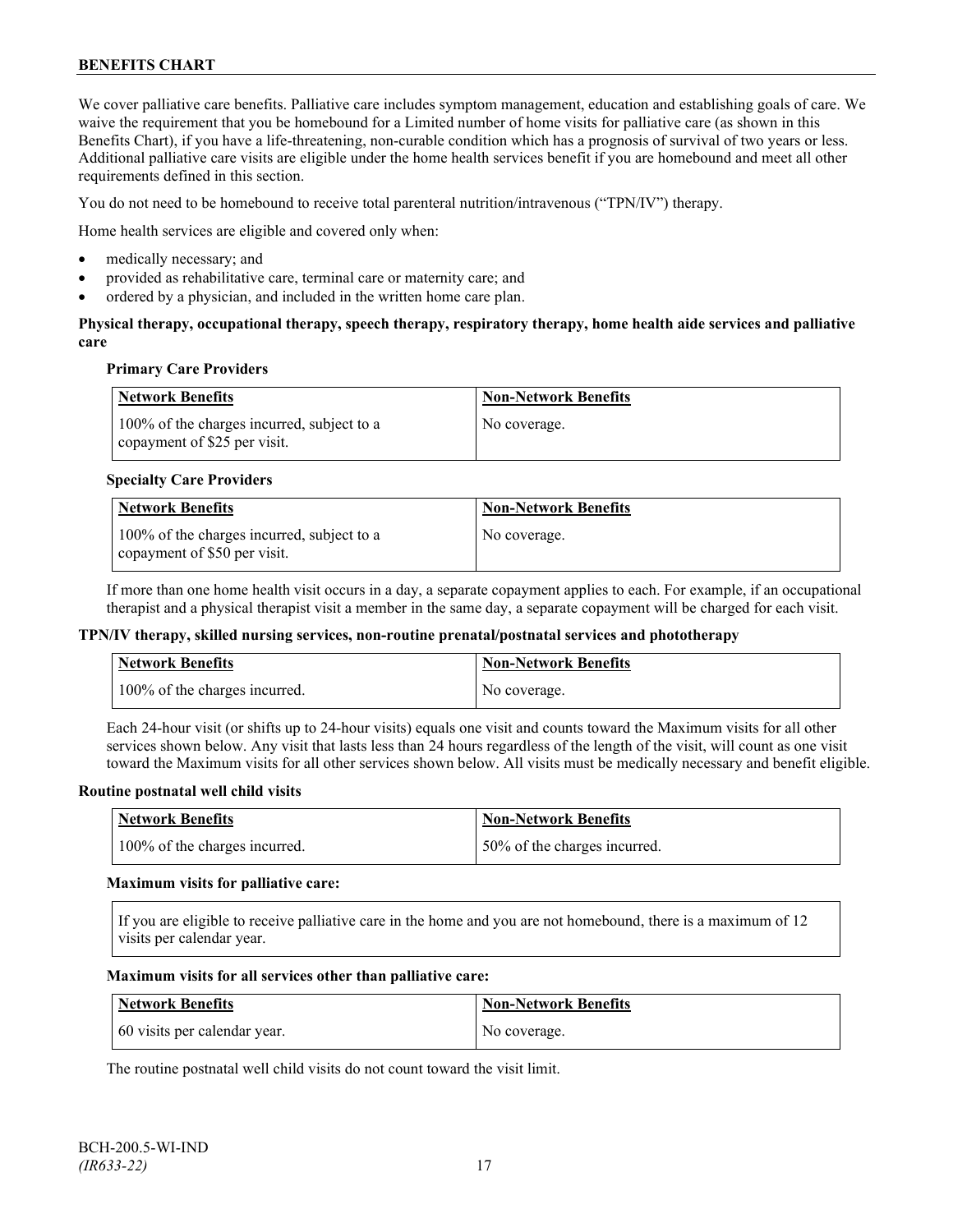## **Limitations:**

- Home health services are not provided as a substitute for a primary caregiver in the home or as relief (respite) for a primary caregiver in the home. We will not reimburse family members or residents in your home for the above services.
- A service shall not be considered a skilled nursing service merely because it is performed by, or under the direct supervision of, a licensed nurse. Where a service (such as tracheotomy suctioning or ventilator monitoring) or like services, can be safely and effectively performed by a non-medical person (or self-administered), without the direct supervision of, a licensed nurse, the service shall not be regarded as a skilled nursing service, whether or not a skilled nurse actually provides the service. The unavailability of a competent person to provide a non-skilled service shall not make it a skilled service when a skilled nurse provides it. Only the skilled nursing component of so-called "blended" services (i.e. services which include skilled and non-skilled components) are covered under this Benefits Chart.

## **Not Covered:**

- Home Health Services by a Non-Network provider.
- Financial or legal counseling services.
- Housekeeping or meal services in your home.
- Private duty nursing services.
- Services provided by a family member or enrollee, or a resident in the enrollee's home.
- Vocational rehabilitation and recreational or educational therapy. Recreation therapy is therapy provided solely for the purpose of recreation, including, but not Limited to: (a) requests for physical therapy or occupational therapy to improve athletic ability, and (b) braces or guards to prevent sports injuries.
- See "Services Not Covered" in your Policy.

## **HOME HOSPICE SERVICES**

## **Applicable Definitions:**

**Part-time.** This is up to two hours of service per day, more than two hours is considered continuous care.

**Continuous Care.** This is from two to twelve hours of service per day provided by a registered nurse, licensed practical nurse, or home health aide, during a period of crisis in order to maintain a terminally ill patient at home.

**Appropriate Facility.** This is a nursing home, hospice residence, or other inpatient facility.

**Custodial Care Related to Hospice Services.** This means providing assistance in the activities of daily living and the care needed by a terminally ill patient which can be provided by primary caregiver (i.e., family member or friend) who is responsible for the patient's home care.

## **Covered Services:**

**Home hospice program:** We cover the services described below if you are terminally ill and accepted as a home hospice program participant. You must meet the eligibility requirements of the program, and elect to receive services through the home hospice program. The services will be provided in your home, with inpatient care available when medically necessary as described below. If you elect to receive hospice services, you do so in lieu of curative treatment for your terminal illness for the period you are enrolled in the home hospice program.

**Eligibility:** In order to be eligible to be enrolled in the home hospice program, you must: (1) be a terminally ill patient (prognosis of six months or less); (2) have chosen a palliative treatment focus (i.e., emphasizing comfort and supportive services rather than treatment attempting to cure the disease or condition); and (3) continue to meet the terminally ill prognosis as reviewed by our medical director or his or her designee over the course of care. You may withdraw from the home hospice program at any time.

**Eligible services:** Hospice services include the following services provided in accordance with an approved hospice treatment plan:

- Home Health Services:
	- o Part-time care provided in your home by an interdisciplinary hospice team (which may include a physician, nurse, social worker, and spiritual counselor) and medically necessary home health services are covered.
	- o One or more periods of continuous care in your home or in a setting which provides day care for pain or symptom management, when medically necessary, will be covered.
- Inpatient Services: We cover medically necessary inpatient services.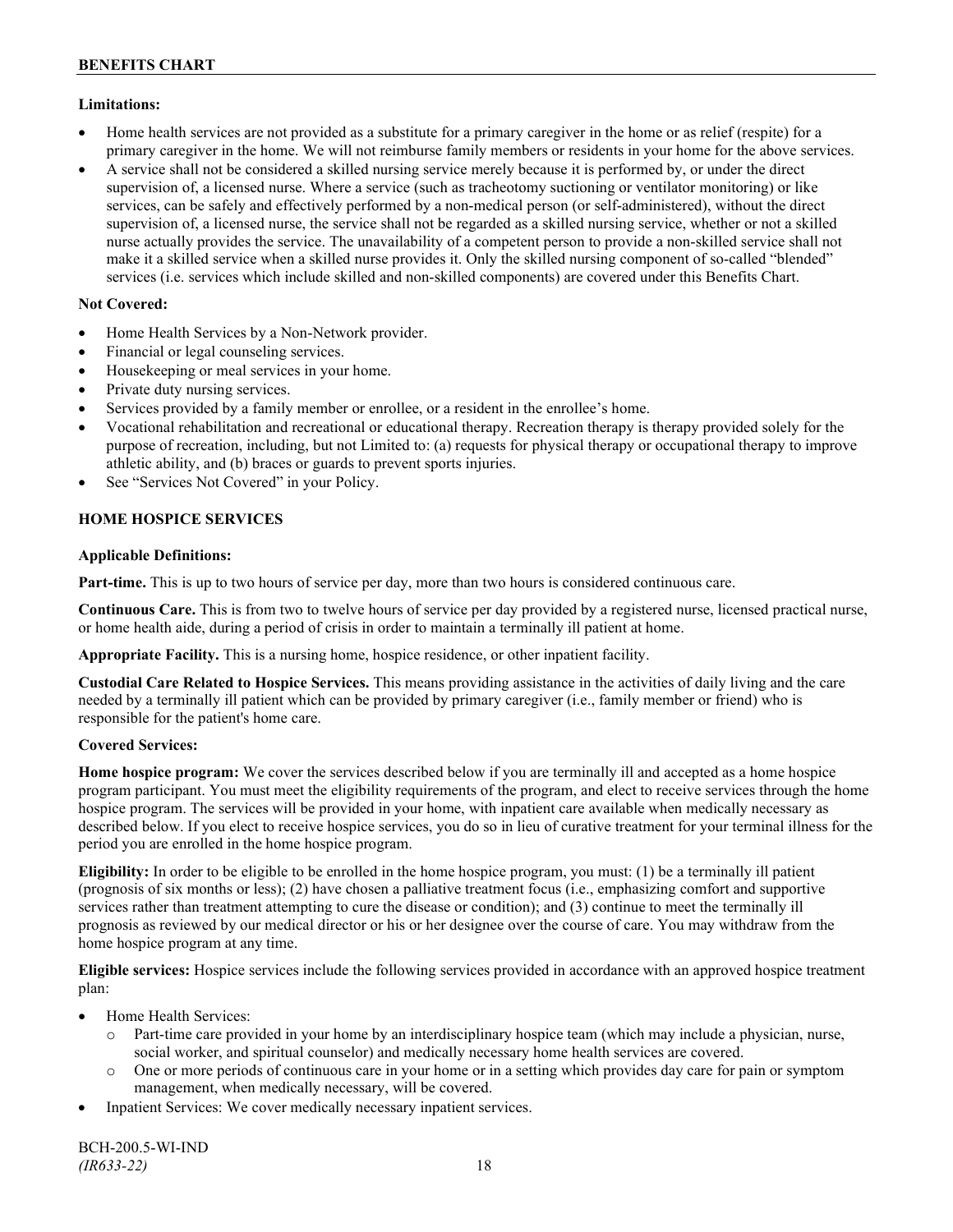- Other Services:
	- o Respite care is covered for care in your home or in an appropriate facility, to give your primary caregivers (i.e., family members or friends) rest and/or relief when necessary in order to maintain a terminally ill patient at home*.*
	- o Medically necessary medications for pain and symptom management.
	- o Semi-electric hospital beds and other durable medical equipment are covered.
	- o Emergency and non-emergency care is covered.

| Network Benefits             | <b>Non-Network Benefits</b> |
|------------------------------|-----------------------------|
| 50% of the charges incurred. | No coverage.                |

Respite care is Limited to 5 days per episode, and respite care and continuous care combined are Limited to 30 days.

## **Not Covered:**

- Home Hospice Services by a Non-Network provider.
- Financial or legal counseling services.
- Housekeeping or meal services in your home.
- Custodial or maintenance care related to hospice services, whether provided in the home or in a nursing home.
- Any service not specifically described as covered services under this home hospice services benefits.
- Any services provided by members of your family or residents in your home.
- See "Services Not Covered" in your Policy.

## **HOSPITAL AND SKILLED NURSING FACILITY SERVICES**

## **Covered Services:**

We cover services as described below.

## **Medical or surgical hospital services**

**Inpatient hospital services:** We cover the following medical or surgical services, for the treatment of acute illness or injury, which require the level of care only provided in an acute care facility. These services must be authorized by a physician.

Inpatient hospital services include: room and board; the use of operating or maternity delivery rooms; intensive care facilities; newborn nursery facilities; general nursing care, anesthesia, laboratory and diagnostic imaging services, radiation therapy, physical therapy, prescription drugs or other medications administered during treatment, blood and blood products (unless replaced), and blood derivatives, and other diagnostic or treatment related hospital services; physician and other professional medical and surgical services provided while in the hospital, including gender confirmation surgery that meets medical coverage criteria.

We cover, following a vaginal delivery, a minimum of 48 hours of inpatient care for the mother and newborn child. We cover, following a caesarean section delivery, a minimum of 96 hours of inpatient care for the mother and newborn child.

Health insurance issuers generally may not, under Federal law, restrict benefits for any hospital length of stay in connection with childbirth for the mother of newborn child to less than 48 hours following a vaginal delivery, or less than 96 hours following a caesarean section. However, Federal law generally does not prohibit the mother's or newborn's attending provider, after consulting with the mother, from discharging the mother or her newborn earlier than 48 hours (or 96 hours as applicable). In any case plans and issuers may not, under Federal law, require that a provider obtain authorization from the plan or the insurance issuer for prescribing a length of stay not in excess of 48 hours (or 96 hours).

| <b>Network Benefits</b>                                                                                                                                                                                            | <b>Non-Network Benefits</b> |
|--------------------------------------------------------------------------------------------------------------------------------------------------------------------------------------------------------------------|-----------------------------|
| 100% of the charges incurred, subject to a copayment of   50% of the charges incurred.<br>\$1,200 per day for the first three days of admission.<br>Then services will be paid at 100% of the charges<br>incurred. |                             |

Each Insured's admission or confinement, including that of a newborn child, is separate and distinct from the admission or confinement of any other Insured.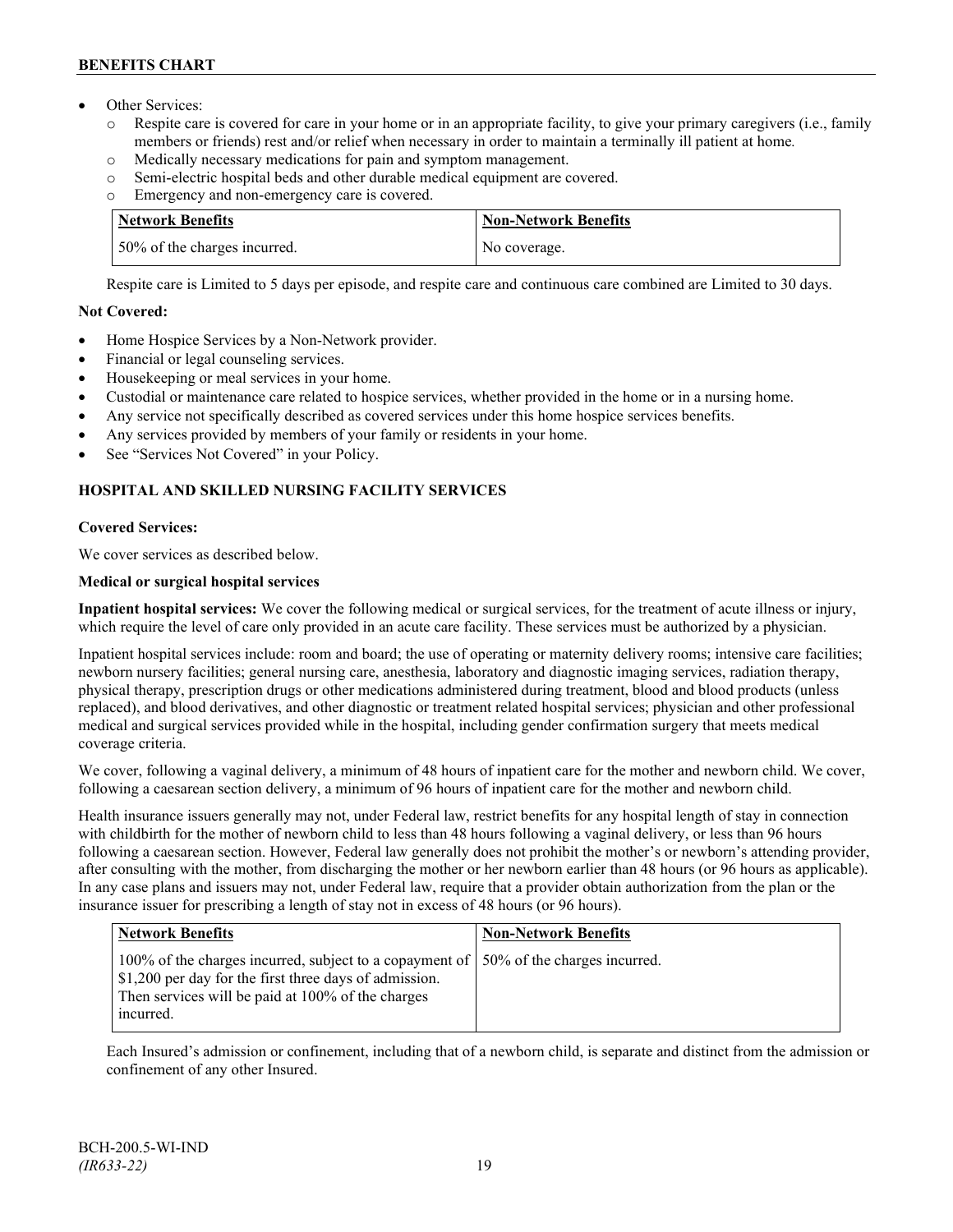**Outpatient hospital, ambulatory care or surgical facility services:** We cover the following medical and surgical services, for diagnosis or treatment of illness or injury on an outpatient basis. These services must be authorized by a physician.

Outpatient services include: use of operating rooms, maternity delivery rooms or other outpatient departments, rooms or facilities; and the following outpatient services: general nursing care, anesthesia, laboratory and diagnostic imaging services, radiation therapy, physical therapy, drugs administered during treatment, blood and blood products (unless replaced), and blood derivatives, and other diagnostic or treatment related outpatient services; physician and other professional medical and surgical services provided while an outpatient, including colonoscopies, and gender confirmation surgery that meets medical coverage criteria.

To see the benefit level for diagnostic imaging services, laboratory services and physical therapy, see benefits under Diagnostic Imaging Services, Laboratory Services and Physical Therapy in this Benefits Chart.

| <b>Network Benefits</b>                                                     | <b>Non-Network Benefits</b>  |
|-----------------------------------------------------------------------------|------------------------------|
| 100% of the charges incurred, subject to a<br>copayment of \$500 per visit. | 50% of the charges incurred. |

### **Outpatient professional services of a physician**

| <b>Network Benefits</b>                                                    | <b>Non-Network Benefits</b>  |
|----------------------------------------------------------------------------|------------------------------|
| 100% of the charges incurred, subject to a<br>copayment of \$75 per visit. | 50% of the charges incurred. |

**Skilled nursing facility care:** We cover room and board, daily skilled nursing and related ancillary services for post-acute treatment and rehabilitative care of illness or injury that meets medical coverage criteria.

| <b>Network Benefits</b>                                                                                                     | <b>Non-Network Benefits</b>                  |
|-----------------------------------------------------------------------------------------------------------------------------|----------------------------------------------|
| 100% of the charges incurred, subject to a copayment                                                                        | 50% of the charges incurred.                 |
| of \$1,200 per day for the first three days of admission.<br>Then services will be paid at 100% of the charges<br>incurred. | Limited to a 30 day maximum per confinement. |
| Limited to a 30 day maximum per confinement.                                                                                |                                              |

Each day of services provided under the Network Benefits and Non-Network Benefits, combined, applies toward the maximum shown above.

## **Not Covered:**

- Services for items for personal convenience, such as television rental, are not covered.
- See "Services Not Covered" in your Policy.

## **INFERTILITY DIAGNOSIS**

## **Covered Services:**

We cover the diagnosis of infertility. These services include diagnostic procedures and tests provided in connection with an infertility evaluation, office visits and consultations to diagnose infertility.

| <b>Network Benefits</b>                                                    | <b>Non-Network Benefits</b>  |
|----------------------------------------------------------------------------|------------------------------|
| 100% of the charges incurred, subject to a<br>copayment of \$50 per visit. | 50% of the charges incurred. |

Coverage is Limited to office visits and consultations to diagnose infertility. Treatment is not covered.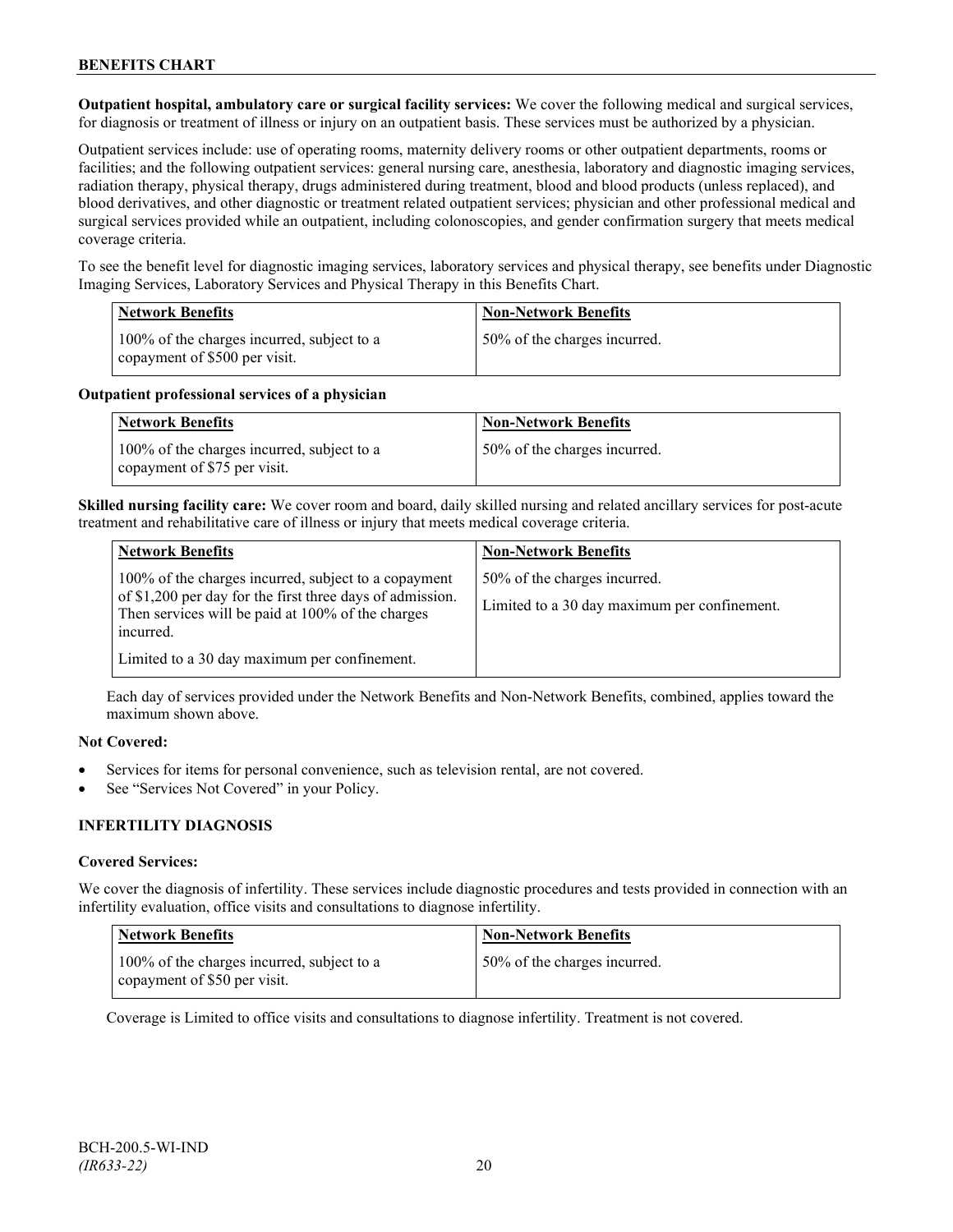## **Not Covered:**

- Infertility/fertility treatment, including, but not limited to, office visits, laboratory services, diagnostic imaging services, and fertility drugs, reversal of sterilization, and sperm, ova or embryo acquisition, retrieval or storage; however, we do cover office visits and consultations to diagnose infertility.
- Services related to the establishment of surrogate pregnancy and fees for a surrogate. However, pregnancy and maternity services are covered for an Insured under this Benefits Chart, including a surrogate pregnancy.
- See "Services Not Covered" in your Policy.

## **LABORATORY SERVICES**

### **Covered Services:**

We cover laboratory tests when ordered by a provider and provided in a clinic or outpatient hospital facility. This includes blood tests to detect lead exposure in children between the ages of 6 months and 72 months.

To see the benefit level for inpatient hospital or skilled nursing facility services, see benefits under Inpatient Hospital and Skilled Nursing Facility Services in this Benefits Chart.

**Prostate-specific antigen (PSA) testing.** We cover prostate cancer screening for men 40 years of age or over who are symptomatic or in a high-risk category and for all men 50 years of age or older.

| <b>Network Benefits</b>                                                    | <b>Non-Network Benefits</b>  |
|----------------------------------------------------------------------------|------------------------------|
| 100% of the charges incurred, subject to a<br>copayment of \$45 per visit. | 50% of the charges incurred. |

### **All other laboratory services**

#### **Services for illness or injury**

| <b>Network Benefits</b>                                                    | <b>Non-Network Benefits</b>  |
|----------------------------------------------------------------------------|------------------------------|
| 100% of the charges incurred, subject to a<br>copayment of \$45 per visit. | 50% of the charges incurred. |

#### **Preventive services**

Laboratory services associated with preventive services are covered at the benefit level shown in the "Preventive Services" section of this Benefits Chart.

#### **Not Covered:**

See "Services Not Covered" in your Policy.

## **MASTECTOMY RECONSTRUCTION BENEFIT**

#### **Covered Services:**

We cover reconstruction of the breast on which the mastectomy has been performed; surgery and reconstruction of the other breast to produce symmetrical appearance, and prostheses and physical complications of all stages of mastectomy, including lymphedemas.

| <b>Network Benefits</b>                               | <b>Non-Network Benefits</b>                           |
|-------------------------------------------------------|-------------------------------------------------------|
| Coverage level is same as corresponding Network       | Coverage level is same as corresponding Non-Network   |
| Benefits, depending on type of service provided, such | Benefits, depending on type of service provided, such |
| as Office Visits for Illness or Injury, Inpatient or  | as Office Visits for Illness or Injury, Inpatient or  |
| Outpatient Hospital Services.                         | Outpatient Hospital Services.                         |

## **Not Covered:**

See "Services Not Covered" in your Policy.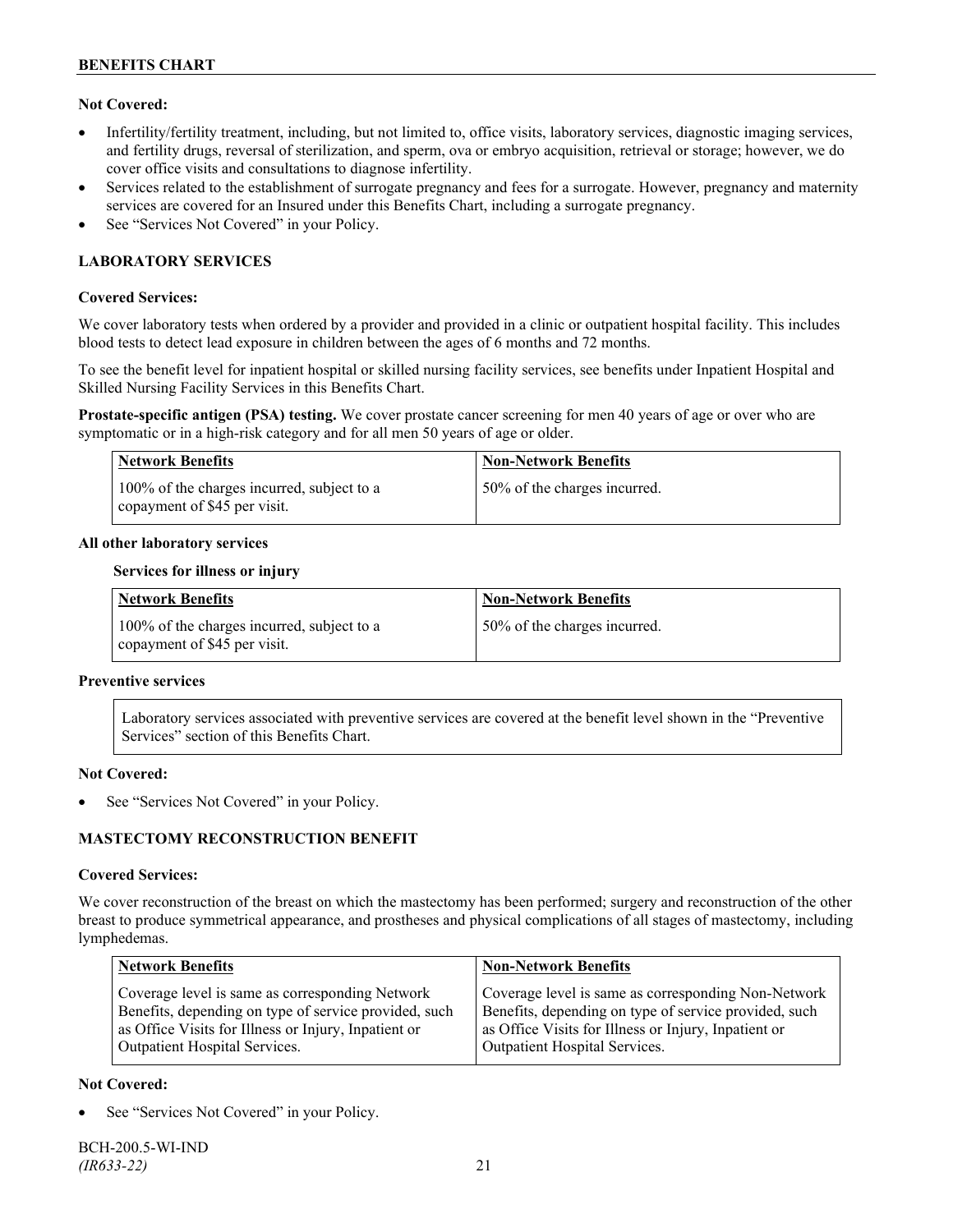## **MEDICATION THERAPY DISEASE MANAGEMENT PROGRAM**

## **Covered Services:**

If you meet our criteria for coverage, you may qualify for our Medication Therapy Disease Management Program.

The program covers consultations with a designated Network pharmacist.

Covered services are based on established medical policies, which are subject to periodic review and modification by the medical directors. These medical policies (medical coverage criteria) are available by calling Member Services, or logging on to your "*my*HealthPartners" account at [healthpartners.com.](http://www.healthpartners.com/)

| <b>Network Benefits</b>       | <b>Non-Network Benefits</b> |
|-------------------------------|-----------------------------|
| 100% of the charges incurred. | No coverage.                |

### **Not Covered:**

See "Services Not Covered" in your Policy.

## **OFFICE VISITS FOR ILLNESS OR INJURY**

### **Covered Services:**

We cover the following when medically necessary: professional medical and surgical services and related supplies, including biofeedback, of physicians and other health care providers; blood and blood products (unless replaced) and blood derivatives.

We cover diagnosis and treatment of illness or injury to the eyes. Where contact or eye glass lenses are prescribed as medically necessary for the post-operative treatment of cataracts or for the treatment of aphakia, acute or chronic corneal pathology or keratoconus, we cover the initial evaluation, lenses and fitting. Insureds must pay for lens replacement beyond the initial pair.

Services received via video, e-visit or telephone are covered under the "Telehealth/Telemedicine Services" section.

#### **Office visits**

#### **Primary Care Providers**

| <b>Network Benefits</b>                                                    | <b>Non-Network Benefits</b>  |
|----------------------------------------------------------------------------|------------------------------|
| 100% of the charges incurred, subject to a<br>copayment of \$25 per visit. | 50% of the charges incurred. |

#### **Specialty Care Providers**

| <b>Network Benefits</b>                                                    | <b>Non-Network Benefits</b>  |
|----------------------------------------------------------------------------|------------------------------|
| 100% of the charges incurred, subject to a<br>copayment of \$50 per visit. | 50% of the charges incurred. |

#### **Convenience clinics**

| <b>Network Benefits</b>                                                    | <b>Non-Network Benefits</b>  |
|----------------------------------------------------------------------------|------------------------------|
| 100% of the charges incurred, subject to a<br>copayment of \$10 per visit. | 50% of the charges incurred. |

### **Injections administered in a physician's office, other than immunizations**

#### **Allergy injections**

| <b>Network Benefits</b>                                                             | Non-Network Benefits         |
|-------------------------------------------------------------------------------------|------------------------------|
| 100% of the charges incurred, subject to a<br>copayment of \$2 per date of service. | 50% of the charges incurred. |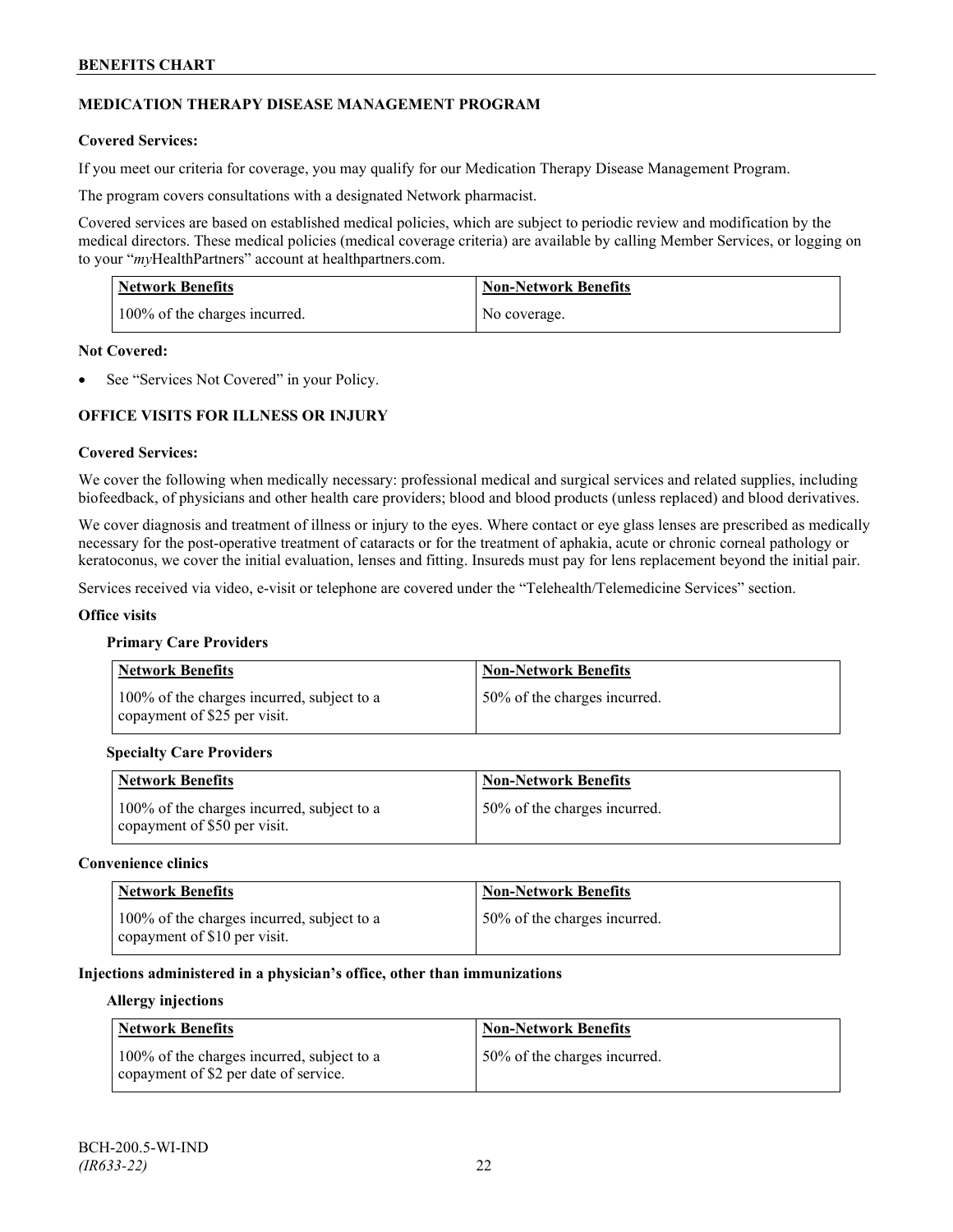## **All other injections**

| <b>Network Benefits</b>                                                             | <b>Non-Network Benefits</b>  |
|-------------------------------------------------------------------------------------|------------------------------|
| 100% of the charges incurred, subject to a<br>copayment of \$2 per date of service. | 50% of the charges incurred. |

## **Not Covered:**

- Court ordered treatment, except as described in this Benefits Chart. Any resulting court ordered treatment for mental health services will be subject to the Policy's requirement for medical necessity.
- See "Services Not Covered" in your Policy.

## **PEDIATRIC EYEWEAR**

### **Covered Services:**

We cover pediatric eyewear for children.

Routine eye exams are covered under the "Preventive Services" section.

| <b>Network Benefits</b>      | Non-Network Benefits |
|------------------------------|----------------------|
| 50% of the charges incurred. | No coverage.         |

### **Limitations:**

- Coverage under this provision will continue until the end of the month in which the child turns 19.
- Limited to one of the following per calendar year:
	- o one pair of eyeglasses including one set of prescription lenses, frames from the designated eyewear collection, and anti scratch coating; or
	- o one pair of non-disposable contact lenses; or
	- a one year supply of disposable contact lenses.
- Contact lens fittings are limited to two per calendar year.

#### **Not Covered:**

- Frames that are not included in the designated eyewear collection are not covered. However, one pair of lenses will be covered if a member chooses frames outside the designated eyewear collection.
- More than one pair of lenses or frames or non-disposable contacts per calendar year, regardless of the reason. This includes replacement of eyeglasses or contact lenses due to loss, breakage, theft, or change in prescription.
- Safety glasses or goggles for sports or vocational reasons.
- Upgrades including, but not limited to, UV protection and no-line multifocal lenses.
- See "Services Not Covered" in your Policy.

## **PHYSICAL THERAPY, OCCUPATIONAL THERAPY, SPEECH THERAPY AND OTHER SPECIFIED THERAPIES**

## **Covered Services:**

We cover the following physical therapy, occupational therapy and speech therapy services:

- Medically necessary rehabilitative care to correct the effects of illness or injury.
- Habilitative services rendered for congenital, developmental or medical conditions which have significantly Limited the successful initiation of normal speech and normal motor development.

Massage therapy which is performed in conjunction with other treatment/modalities by a physical or occupational therapist, is part of a prescribed treatment plan and is not billed separately is covered.

We cover services provided in a clinic. We also cover physical therapy provided in an outpatient hospital facility. To see the benefit level for inpatient hospital or skilled nursing facility services, see benefits under "Inpatient Hospital and Skilled Nursing Facility Services".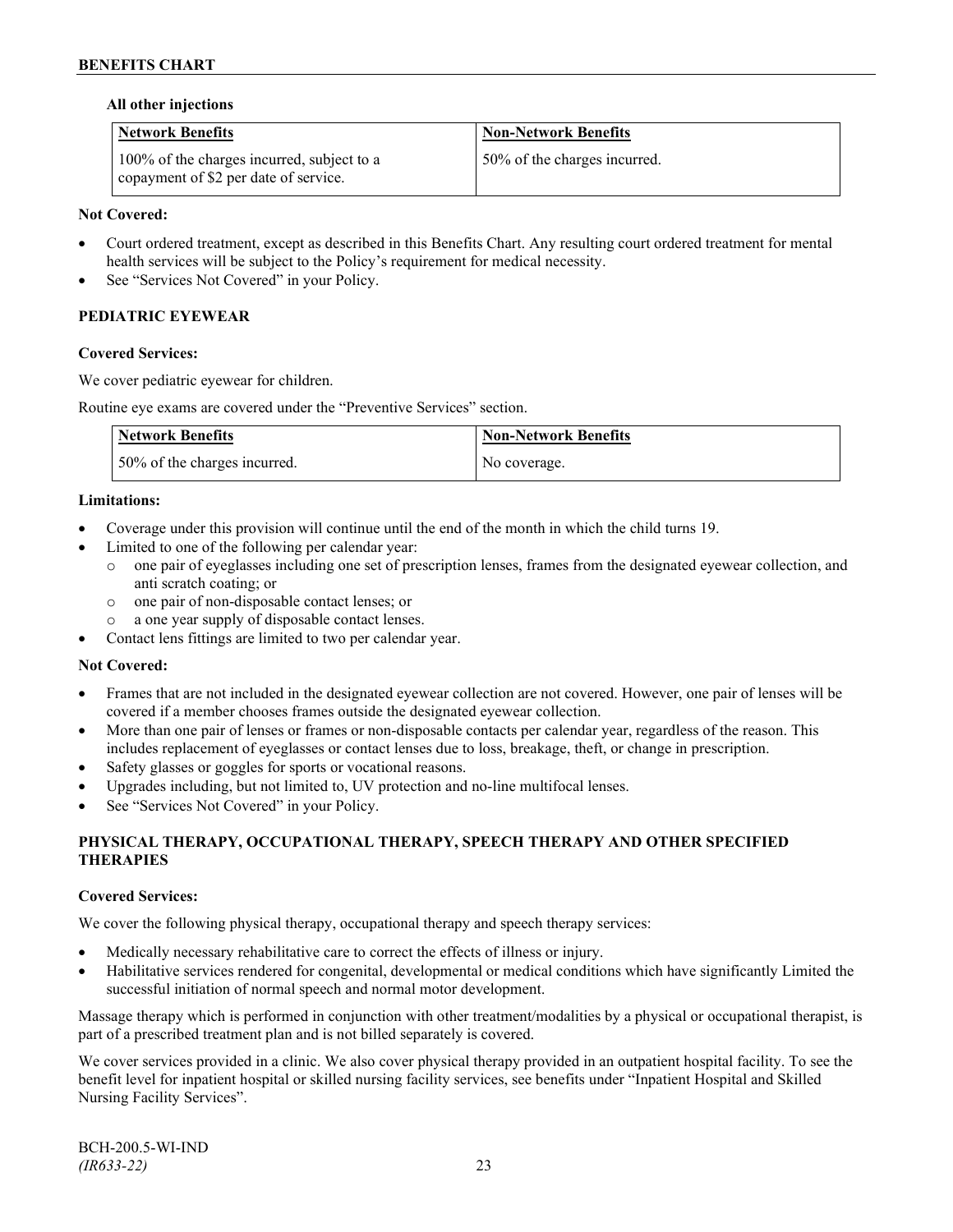## **Rehabilitative care**

| <b>Network Benefits</b>                                                                    | <b>Non-Network Benefits</b>                           |
|--------------------------------------------------------------------------------------------|-------------------------------------------------------|
| 100% of the charges incurred, subject to a                                                 | 50% of the charges incurred.                          |
| copayment of \$50 per visit.                                                               | Physical, Occupational and Speech Therapy are Limited |
| Physical, Occupational and Speech Therapy are Limited to 20 visits each per calendar year. |                                                       |
| to 20 visits each per calendar year.                                                       |                                                       |

In addition to the services provided above, we cover a minimum of:

- 20 visits per calendar year for pulmonary rehabilitation therapy,
- 36 visits per calendar year for cardiac rehabilitation therapy,
- 30 visits per calendar year for post-cochlear implant aural therapy,
- 20 visits per calendar year for cognitive rehabilitation therapy.

Visit limits by a Primary Care Provider and/or Specialty Care Providers are combined. The maximum number of visits are combined for Network Benefits and Non-Network Benefits.

### **Habilitative care**

| <b>Network Benefits</b>                                                                                                                                                                                          | <b>Non-Network Benefits</b>                                                           |
|------------------------------------------------------------------------------------------------------------------------------------------------------------------------------------------------------------------|---------------------------------------------------------------------------------------|
| 100% of the charges incurred, subject to a<br>copayment of \$50 per visit.<br>Physical, Occupational and Speech Therapy are Limited to 20 visits each per calendar year.<br>to 20 visits each per calendar year. | 50% of the charges incurred.<br>Physical, Occupational and Speech Therapy are Limited |

Visit limits by a Primary Care Provider and/or Specialty Care Providers are combined. The maximum number of visits is combined for Network Benefits and Non-Network Benefits.

#### **Not Covered:**

- Massage therapy for the purpose of comfort or convenience of the Insured.
- See "Services Not Covered" in your Policy.

## **PRESCRIPTION DRUG SERVICES**

## **Covered Services:**

We cover prescription drugs and medications that can be self-administered or are administered in a physician's office.

**For Network Benefits, drugs and medications must be obtained at a network pharmacy.**

**If a copayment is required, you must pay one copayment for each 30-day supply, or portion thereof.**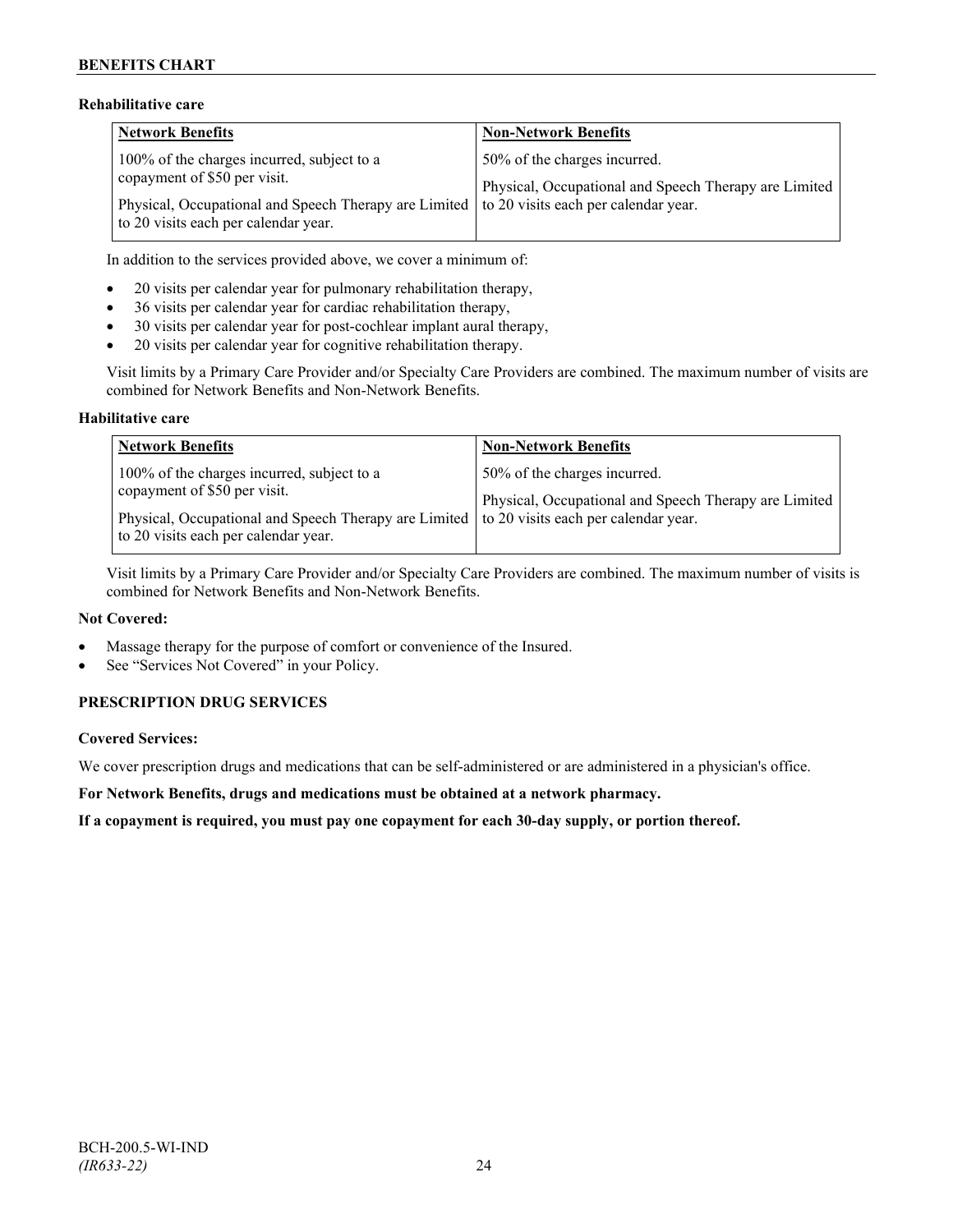## **Outpatient drugs (except as specified below)**

| <b>Network Benefits</b>                                                                                                                                                                                                                                                                                                                                                             | <b>Non-Network Benefits</b>  |
|-------------------------------------------------------------------------------------------------------------------------------------------------------------------------------------------------------------------------------------------------------------------------------------------------------------------------------------------------------------------------------------|------------------------------|
| 100% of the charges incurred, subject to a<br>copayment of \$5 for generic low cost formulary drugs,<br>and 100% of the charges incurred, subject to a<br>copayment of \$25 for generic high cost formulary<br>drugs.                                                                                                                                                               | 50% of the charges incurred. |
| Brand name formulary drugs are covered at 100%<br>of the charges incurred, subject to a copayment of \$125.                                                                                                                                                                                                                                                                         |                              |
| Non-formulary drugs are covered at 50% of the charges<br>incurred.                                                                                                                                                                                                                                                                                                                  |                              |
| In no event will your cost for a formulary insulin drug<br>exceed \$25.                                                                                                                                                                                                                                                                                                             |                              |
| <b>Oral chemotherapy drugs</b> are included on the<br>Specialty Drug List. However, you pay the applicable<br>outpatient drug benefit. As required by Wisconsin law,<br>you will not pay higher cost sharing (deductible,<br>copayment or coinsurance) for orally administered<br>chemotherapy drugs than you pay for injected or<br>intravenously administered chemotherapy drugs. |                              |

## **Mail order drugs**

| <b>Network Benefits</b>                                                                                                                                                                                                                                                                                                                                                                         | <b>Non-Network Benefits</b>                                                                                |
|-------------------------------------------------------------------------------------------------------------------------------------------------------------------------------------------------------------------------------------------------------------------------------------------------------------------------------------------------------------------------------------------------|------------------------------------------------------------------------------------------------------------|
| For your convenience, you may also get up to a 90-day<br>supply of outpatient prescription drugs that can be self-<br>administered through the designated mail order service.<br>Outpatient drugs ordered through this service are<br>covered at the benefit percent and copayments shown in<br>Outpatient Drugs above.<br>Specialty Drugs are not available through the mail order<br>service. | Mail order drugs are only available through the<br>designated mail order service.<br>See Network Benefits. |

## **Specialty drugs that are self-administered**

| <b>Network Benefits</b>                                                                                                                                                                                                                                                                                                                                                      | <b>Non-Network Benefits</b> |
|------------------------------------------------------------------------------------------------------------------------------------------------------------------------------------------------------------------------------------------------------------------------------------------------------------------------------------------------------------------------------|-----------------------------|
| 50% of the charges incurred.                                                                                                                                                                                                                                                                                                                                                 | No coverage.                |
| Oral chemotherapy drugs are included on the<br>Specialty Drug List. However, you pay the applicable<br>outpatient drug benefit. As required by Wisconsin law,<br>you will not pay higher cost sharing (deductible,<br>copayment or coinsurance) for orally administered<br>chemotherapy drugs than you pay for injected or<br>intravenously administered chemotherapy drugs. |                             |

Specialty Drugs are Limited to drugs on the Specialty Drug List and must be obtained from a designated vendor.

## **Tobacco cessation drugs are covered for all FDA approved tobacco cessation drugs**

| <b>Network Benefits</b>       | <b>Non-Network Benefits</b>  |
|-------------------------------|------------------------------|
| 100% of the charges incurred. | 50% of the charges incurred. |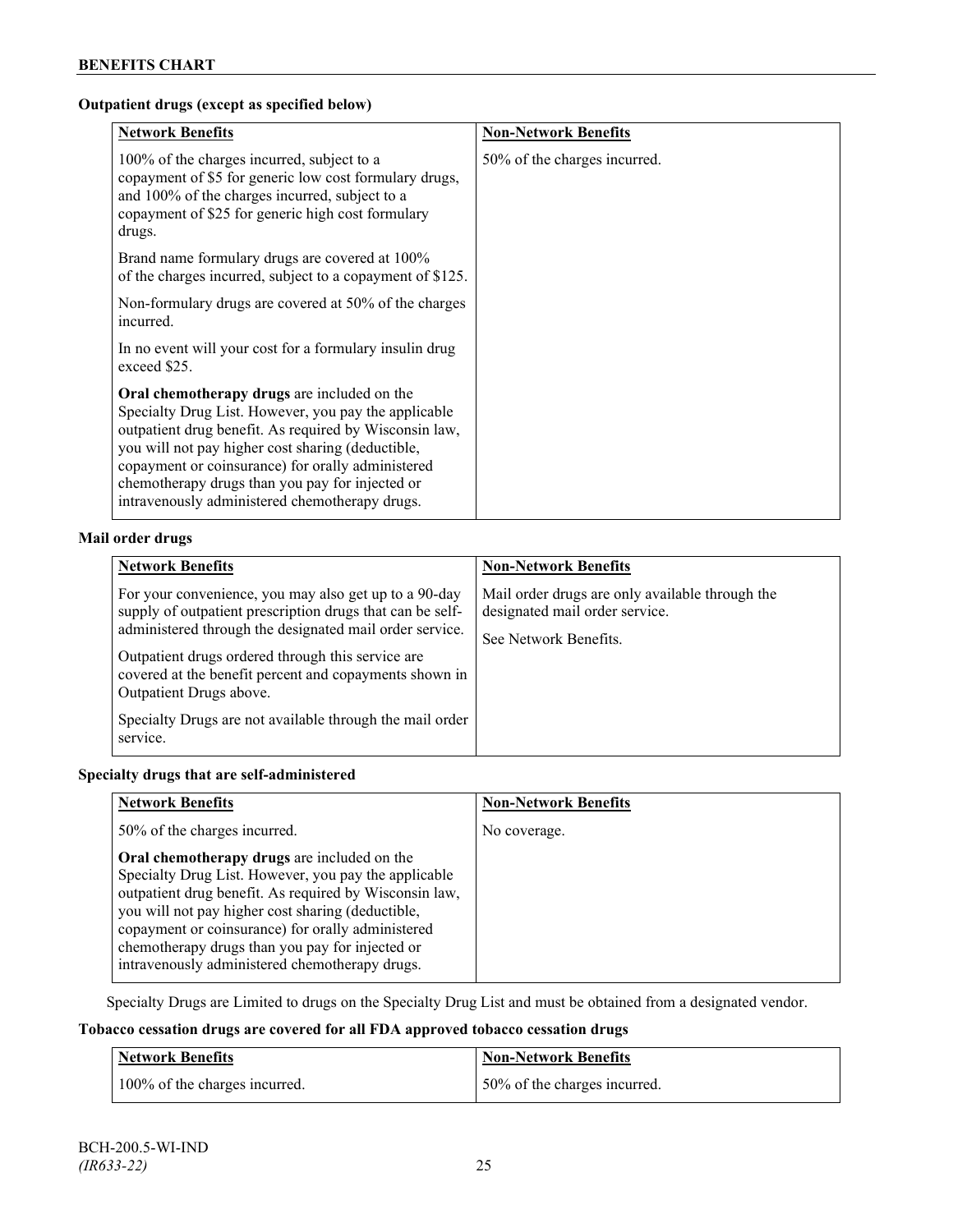### **Contraceptive drugs**

| <b>Network Benefits</b>                                                                                                          | <b>Non-Network Benefits</b>  |
|----------------------------------------------------------------------------------------------------------------------------------|------------------------------|
| 100% of the charges incurred for formulary drugs.                                                                                | 50% of the charges incurred. |
| If a physician requests that a Non-Formulary<br>contraceptive drug be dispensed as written, the drug<br>will be covered at 100%. |                              |

**ACA preventive medications.** We cover preventive medications currently recommended by USPSTF with an A or B rating if they are prescribed by your medical provider and they are listed on our Commercial ACA Preventive Drug List. Preventive medications are subject to periodic review and modification. Changes would be effective in accordance with the federal rules and reflected in our current medical coverage criteria for preventive care services.

| <b>Network Benefits</b>       | <b>Non-Network Benefits</b>  |
|-------------------------------|------------------------------|
| 100% of the charges incurred. | 50% of the charges incurred. |

## **Limitations:**

- Certain drugs may require prior authorization as indicated on the Formulary. HealthPartners may require prior authorization for the drug and also the site where the drug will be provided. Certain drugs are subject to our utilization review process and quantity limits.
- Certain non-formulary drugs require prior authorization. In addition, certain drugs may be subject to any quantity limits applied as part of our trial program. The trial drug program applies to new prescriptions for certain drugs which have high toxicity, low tolerance, high costs and/or high potential for waste. Trial drugs are indicated on the formulary and/or the Specialty Drug List. Your first fill of a trial drug may be limited to less than a month supply. If the drug is well tolerated and effective, you will receive the remainder of your first month supply.
- If an Insured requests a brand name drug when there is a generic equivalent, the brand name drug will be covered up to the charge that would apply to the generic drug, minus any required copayment. If a physician requests that a brand name drug be dispensed as written, the drug will be paid at the non-formulary benefit.
- We may require Insureds to try over-the-counter (OTC) drug alternatives before approving more costly formulary prescription drugs.
- Unless otherwise specified in the Prescription Drug Services section, you may receive up to a 30-day supply per prescription.
- New prescriptions to treat certain chronic conditions are Limited to a 30-day supply.
- A 90-day supply will be covered and dispensed only at pharmacies that participate in our extended day supply program.
- No more than a 30-day supply of Specialty Drugs will be covered and dispensed at a time unless it's a manufacturer supplied drug that cannot be split that supplies the Insured with more than a 30-day supply.

## **Not Covered:**

- Replacement of prescription drugs, medications, equipment and supplies due to loss, damage or theft.
- Nonprescription (over-the-counter) drugs or medications, including, but not Limited to, vitamins, supplements, homeopathic remedies, and non-FDA approved drugs, unless listed on the Formulary and prescribed by a physician or legally authorized health care provider under applicable state and federal law. This exclusion does not include over-thecounter contraceptives for women as allowed under the Affordable Care Act when the Insured obtains a prescription for the item. In addition, if the Insured obtains a prescription, this exclusion does not include aspirin to prevent cardiovascular disease for men and women of certain ages; folic acid supplements for women who may become pregnant; fluoride chemoprevention supplements for children without fluoride in their water source; and iron supplements for children ages 6-12 months who are at risk for anemia.
- All drugs for the treatment of sexual dysfunction.
- All drugs for the treatment of growth deficiency.
- Fertility drugs.
- Medical cannabis.
- Drugs on the Excluded Drug List. The Excluded Drug List includes select drugs within a therapy class that are not eligible for coverage. This includes drugs that may be excluded for certain indications. The Excluded Drug List is available at [healthpartners.com.](http://www.healthpartners.com/)

BCH-200.5-WI-IND *(IR633-22)* 26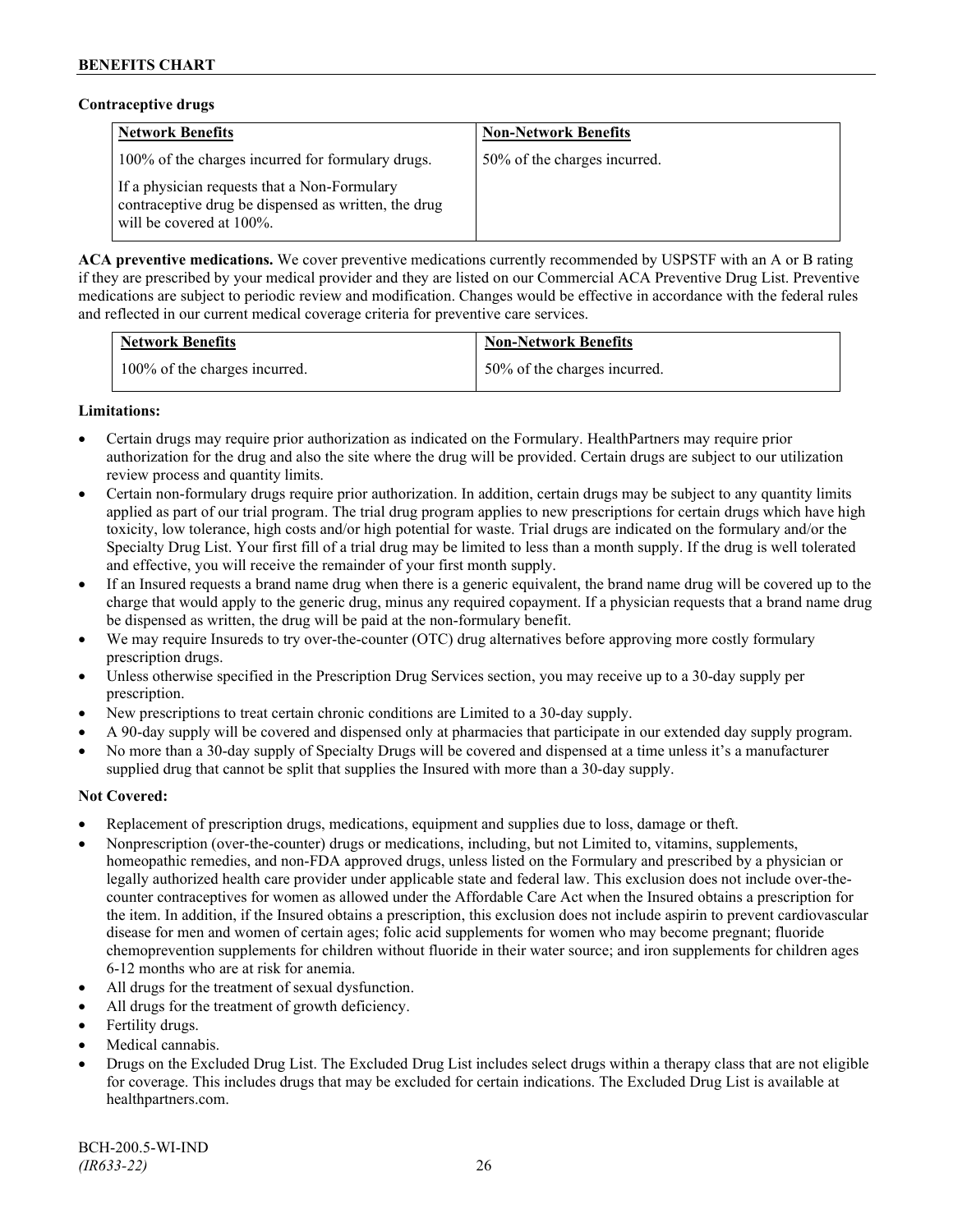- Drugs that are newly approved by the FDA until they are reviewed and approved by HealthPartners Pharmacy and Therapeutics Committee.
- Medical devices approved by the FDA will not be covered under the Prescription Drug Services section unless they are on our formulary. Covered medical devices are generally submitted and reimbursed under your medical benefits.
- See "Services Not Covered" in your Policy.

## **PREVENTIVE SERVICES**

## **Applicable Definitions:**

**Routine Preventive Services** are routine healthcare services that include screenings, check-ups and counseling to prevent illness, disease or other health problems before symptoms occur.

**Diagnostic Services** are services to help a provider understand your symptoms, diagnose illness and decide what treatment may be needed. They may be the same services that are listed as preventive services, but they are being used as diagnostic services. Your provider will determine if these services are preventive or diagnostic. These services are not preventive if received as part of a visit to diagnose, manage or maintain an acute or chronic medical condition, illness or injury. When that occurs, unless otherwise indicated below, standard deductibles, copayments or coinsurance apply.

## **Covered Services:**

We cover preventive services that meet any of the requirements under the Affordable Care Act (ACA) shown in the bulleted items below. These preventive services are covered at 100% under the Network Benefits with no deductible, copayments or coinsurance. (If a preventive service is not required by the ACA and it is covered at a lower benefit level, it will be specified below.) Preventive benefits mandated under the ACA are subject to periodic review and modification. Changes would be effective in accordance with the federal rules. Preventive services mandated by the ACA include:

- Evidence-based items or services that have in effect a rating of A or B in the current recommendations of the United States Preventive Services Task Force with respect to the individual;
- Immunizations for routine use in children, adolescents, and adults that have in effect a recommendation from the Advisory Committee on Immunization Practices of the Centers for Disease Control and Prevention with respect to the individual;
- With respect to infants, children, and adolescents, evidence-informed preventive care and screenings provided for in comprehensive guidelines supported by the Health Resources and Services Administration; and
- With respect to women, preventive care and screenings provided for in comprehensive guidelines supported by the Health Resources and Services Administration.

Covered services are based on established medical policies, which are subject to periodic review and modification by the medical directors. These medical policies (medical coverage criteria) are available by calling Member Services, or logging on to your "*my*HealthPartners" account at [healthpartners.com.](http://www.healthpartners.com/)

## **ACA and state mandated preventive services are covered as follows:**

**Routine health exams and periodic health assessments**. A physician or health care provider will counsel you as to how often health assessments are needed based on age, sex and health status. This includes screening and counseling for tobacco cessation and all FDA approved tobacco cessation medications including over-the-counter drugs (as shown in the Prescription Drug Services section).

| <b>Network Benefits</b>       | Non-Network Benefits         |
|-------------------------------|------------------------------|
| 100% of the charges incurred. | 50% of the charges incurred. |

**Child health supervision services.** This includes pediatric preventive services such as newborn screenings, appropriate immunizations, developmental assessments and laboratory services appropriate to the age of the child from birth to 72 months, and appropriate immunizations to age 18.

| Network Benefits              | <b>Non-Network Benefits</b>  |
|-------------------------------|------------------------------|
| 100% of the charges incurred. | 50% of the charges incurred. |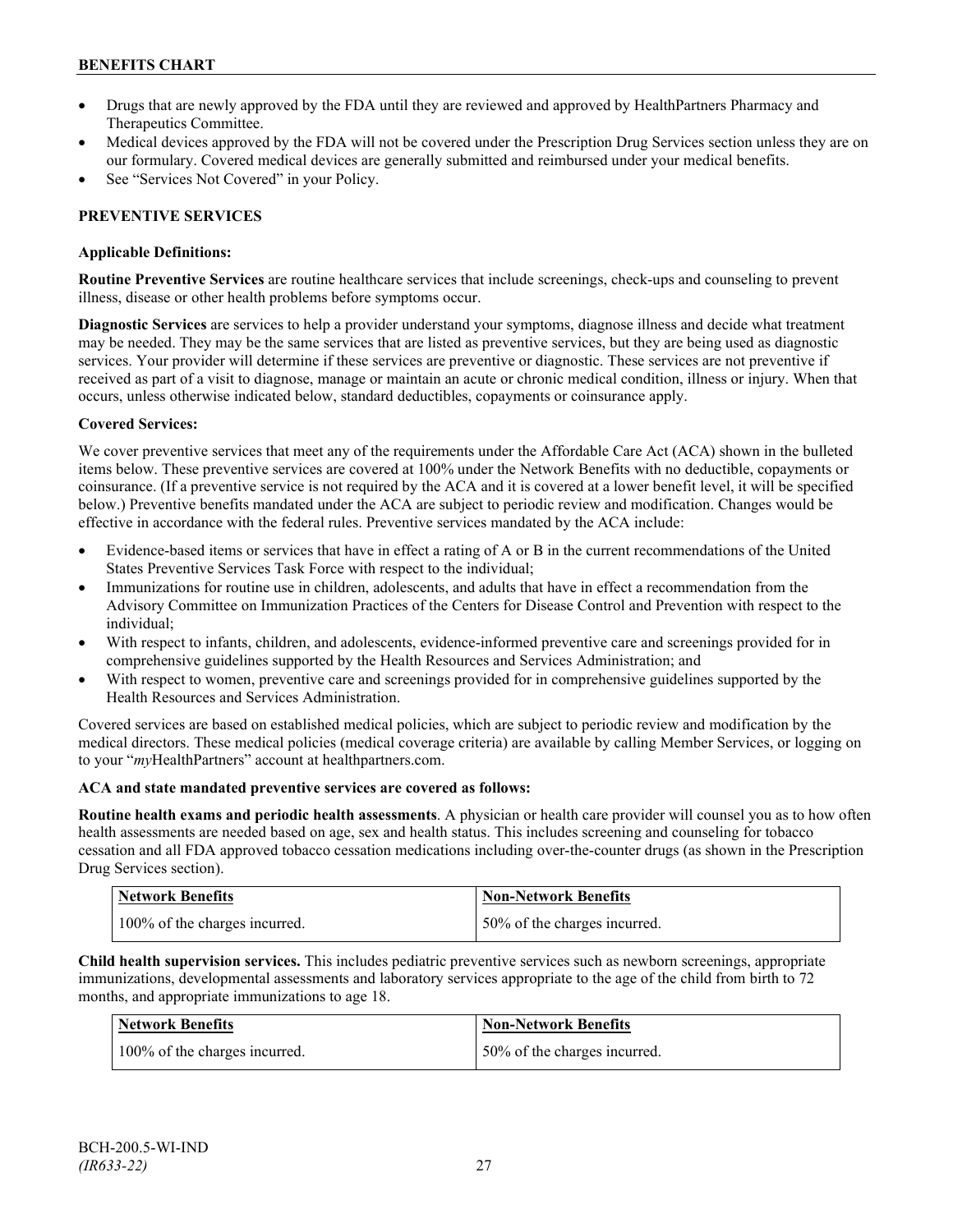### **Routine prenatal care and exams**

| <b>Network Benefits</b>       | <b>Non-Network Benefits</b>  |
|-------------------------------|------------------------------|
| 100% of the charges incurred. | 50% of the charges incurred. |

**Routine postnatal care.** This includes health exams, assessments, education and counseling relating to the period immediately after childbirth.

| <b>Network Benefits</b>       | <b>Non-Network Benefits</b>  |
|-------------------------------|------------------------------|
| 100% of the charges incurred. | 50% of the charges incurred. |

**Routine screening procedures for cancer.** This includes colorectal screening, digital rectal examinations and other cancer screenings recommended by the USPSTF with an A or B rating. Women's preventive health services below describe additional routine screening procedures for cancer.

| Network Benefits              | <b>Non-Network Benefits</b>  |
|-------------------------------|------------------------------|
| 100% of the charges incurred. | 50% of the charges incurred. |

**Routine eye and hearing exams for members under the age of 22**

| <b>Network Benefits</b>       | <b>Non-Network Benefits</b>  |
|-------------------------------|------------------------------|
| 100% of the charges incurred. | 50% of the charges incurred. |

**Professional voluntary family planning services.** This includes services to prevent or delay a pregnancy, including counseling and education. Services must be provided by a licensed provider.

| Network Benefits              | <b>Non-Network Benefits</b>  |
|-------------------------------|------------------------------|
| 100% of the charges incurred. | 50% of the charges incurred. |

## **Adult immunizations**

| <b>Network Benefits</b>       | <b>Non-Network Benefits</b>   |
|-------------------------------|-------------------------------|
| 100% of the charges incurred. | 100% of the charges incurred. |

**Women's preventive health services.** This includes mammograms, screenings for cervical cancer (pap smears), breast pumps, human papillomavirus (HPV) testing, counseling for sexually transmitted infections, counseling and screening for human immunodeficiency virus (HIV), and all FDA approved contraceptive methods as prescribed by a doctor, sterilization procedures, education and counseling (see the Prescription Drug Services section for coverage of oral contraceptive drugs). We also provide genetic screening for BRCA if someone in your family has the gene or you have a diagnosis of cancer.

The U.S. Preventive Services Task Force (USPSTF) recommends screening mammography, with or without clinical breast examination (CBE), every 1-2 years for women aged 40 and older. For women age 50 and older, we cover an annual mammogram.

| <b>Network Benefits</b>       | <b>Non-Network Benefits</b>   |
|-------------------------------|-------------------------------|
| 100% of the charges incurred. | 150% of the charges incurred. |

**Obesity screening and management.** We cover obesity screening and counseling for all ages during a routine preventive care exam. If you are age 18 or older and have a body mass index of 30 or more, we also cover intensive obesity management to help you lose weight. Your primary care doctor can coordinate these services.

| Network Benefits              | <b>Non-Network Benefits</b>  |
|-------------------------------|------------------------------|
| 100% of the charges incurred. | 50% of the charges incurred. |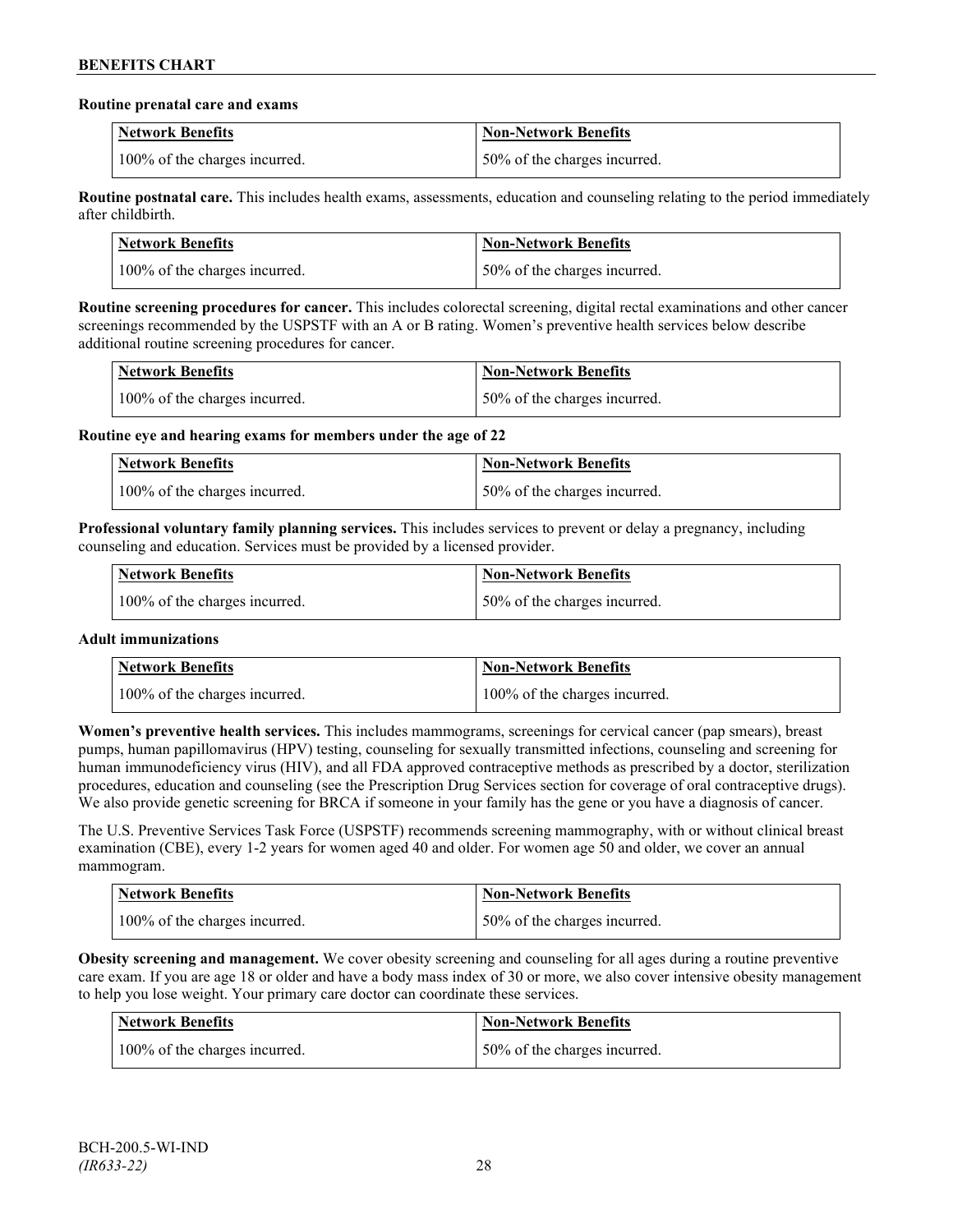## **In addition to any ACA or state mandated preventive services referenced above, we cover the following eligible preventive services:**

## **Routine hearing exams for adults age 22 and older**

| <b>Network Benefits</b>      | <b>Non-Network Benefits</b>  |
|------------------------------|------------------------------|
| 50% of the charges incurred. | 50% of the charges incurred. |

### **Eye exams for adults diagnosed with diabetes**

| <b>Network Benefits</b>       | Non-Network Benefits         |
|-------------------------------|------------------------------|
| 100% of the charges incurred. | 50% of the charges incurred. |

**Ovarian cancer surveillance tests for women who are at risk.** "At risk for ovarian cancer" means (1) having a family history that includes any of the following: one or more first-degree or second-degree relatives with ovarian cancer, clusters of female relatives with breast cancer or nonpolyposis colorectal cancer; or (2) testing positive for BRCA1 or BRCA2 mutations. "Surveillance tests for ovarian cancer" means annual screening using: CA-125 serum tumor marker testing, transvaginal ultrasound, pelvic examination or other proven ovarian cancer screening tests currently being evaluated by the federal Food and Drug Administration or by the National Cancer Institute.

| <b>Network Benefits</b>                                 | <b>Non-Network Benefits</b>                             |
|---------------------------------------------------------|---------------------------------------------------------|
| Coverage level is same as corresponding Network         | Coverage level is same as corresponding Non-Network     |
| Benefit, depending on type of service provided, such as | Benefit, depending on type of service provided, such as |
| Diagnostic Imaging Services, Laboratory Services        | Diagnostic Imaging Services, Laboratory Services        |
| Office Visits for Illness or Injury, or Preventive      | Office Visits for Illness or Injury, or Preventive      |
| Services.                                               | Services.                                               |

#### **Limitations:**

• Services are not preventive if received as part of a visit to diagnose, manage or maintain an acute or chronic medical condition, illness or injury. When that occurs, unless otherwise indicated above, standard deductibles, copayments or coinsurance apply.

## **Not Covered:**

- Routine eye exams for adults age 22 and older.
- See "Services Not Covered" in your Policy.

## **TELEHEALTH/TELEMEDICINE SERVICES**

## **Definitions:**

**Telehealth, Telemedicine, or Virtual Care.** This is a means of communication between a health care professional and a patient. This includes the use of secure electronic information, imaging, and communication technologies, including:

- interactive audio or audio-video
- interactive audio with store-and-forward technology
- chat-based and email-based systems
- physician-to-physician consultation
- patient education
- data transmission
- data interpretation
- digital diagnostics (algorithm-enabled diagnostic support)
- digital therapeutics (the use of personal health devices and sensors, either alone or in combination with conventional drug therapies, for disease prevention and management)

#### Services can be delivered:

Synchronously: the patient and health care professional are engaging with one another at the same time; or Asynchronously: the patient and health care professional engage with each other at different points in time.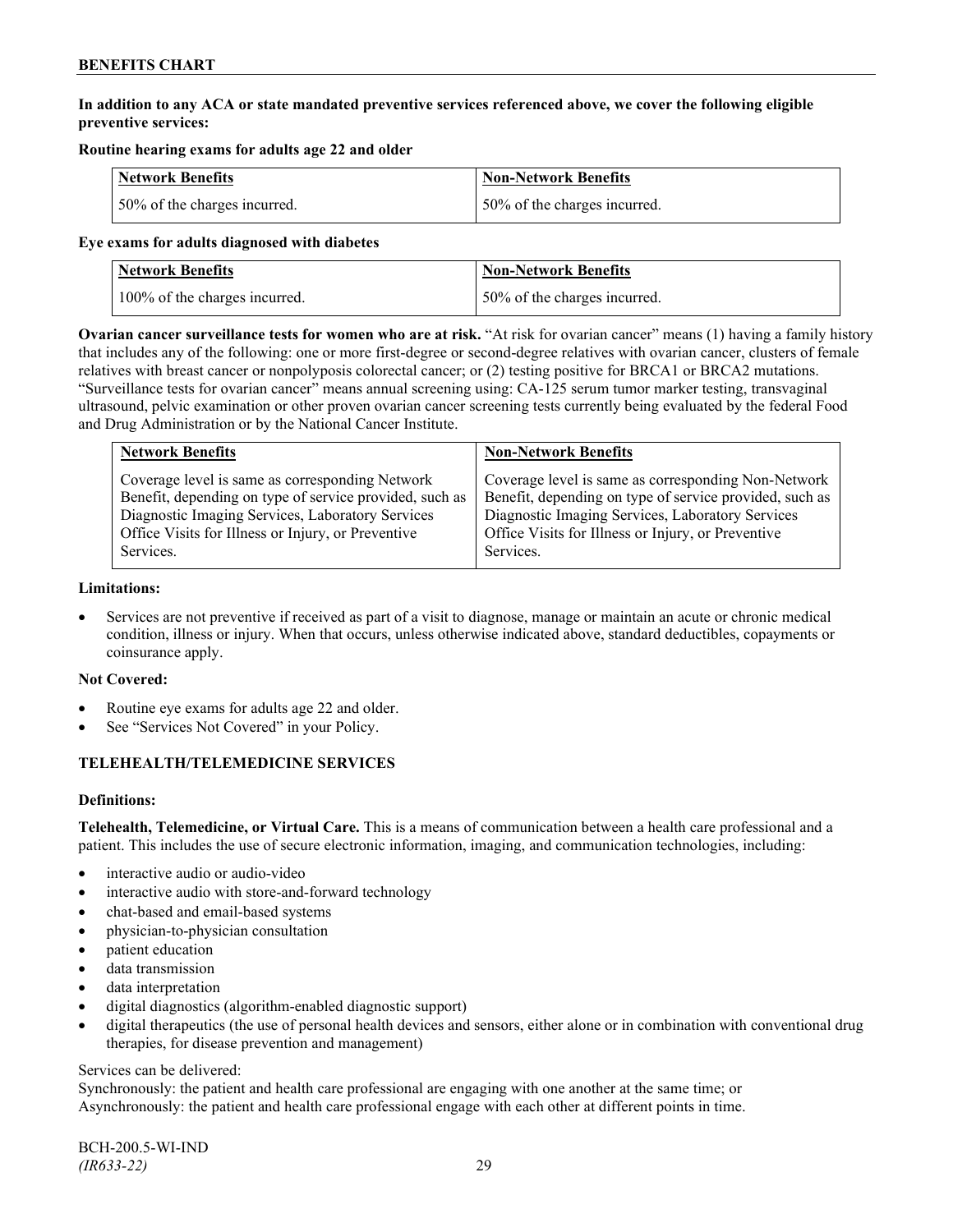**Telephone Visits.** Live, synchronous, interactive encounters over the telephone between a patient and a healthcare provider.

**E-Visit or Chat-Based Visits.** Asynchronous online or mobile app encounters to discuss a patient's personal health information, vital signs, and other physiologic data or diagnostic images. The healthcare provider reviews and delivers a consultation, diagnosis, prescription or treatment plan after reviewing the patient's visit information.

**Virtuwell<sup>®</sup>**. This is an online service for you to receive a diagnosis and treatment for certain conditions, such as a cold, flu, ear pain and sinus infections. You may access the Virtuwell website at [virtuwell.com.](https://www.virtuwell.com/)

**Video Visits.** Live, synchronous, interactive encounters using secure web-based video between a patient and a healthcare provider.

### **Covered Services:**

The Plan covers the following methods of receiving care for services that would be eligible under the Plan if the service were provided in person.

### **Scheduled telephone visits**

| <b>Network Benefits</b>                                                    | <b>Non-Network Benefits</b>  |
|----------------------------------------------------------------------------|------------------------------|
| 100% of the charges incurred, subject to a<br>copayment of \$10 per visit. | 50% of the charges incurred. |

### **E-visits**

### **Access to online care through Virtuwell at [virtuwell.com](http://www.virtuwell.com/)**

| Network Benefits              | Non-Network Benefits |
|-------------------------------|----------------------|
| 100% of the charges incurred. | No coverage.         |

### **All other E-visits**

| Network Benefits                                                           | <b>Non-Network Benefits</b>  |
|----------------------------------------------------------------------------|------------------------------|
| 100% of the charges incurred, subject to a<br>copayment of \$10 per visit. | 50% of the charges incurred. |

#### **Not Covered:**

See "Services Not Covered" in your Policy.

## **TRANSPLANT SERVICES**

#### **Applicable Definitions:**

**Autologous.** This is when the source of cells is from the individual's own marrow or stem cells.

**Allogeneic.** This is when the source of cells is from a related or unrelated donor's marrow or stem cells.

**Allogeneic Bone Marrow Transplant.** This is when the bone marrow is harvested from the related or unrelated donor and stored. The patient undergoes treatment which includes tumor ablation with high-dose chemotherapy and/or radiation. The bone marrow is reinfused (transplanted).

**Autologous Bone Marrow Transplant.** This is when the bone marrow is harvested from the individual and stored. The patient undergoes treatment which includes tumor ablation with high-dose chemotherapy and/or radiation. The bone marrow is reinfused (transplanted).

**Autologous/Allogeneic Stem Cell Support.** This is a treatment process that includes stem cell harvest from either bone marrow or peripheral blood, tumor ablation with high-dose chemotherapy and/or radiation, stem cell reinfusion, and related care. Autologous/allogeneic bone marrow transplantation and high dose chemotherapy with peripheral stem cell rescue/support are considered to be autologous/allogeneic stem cell support.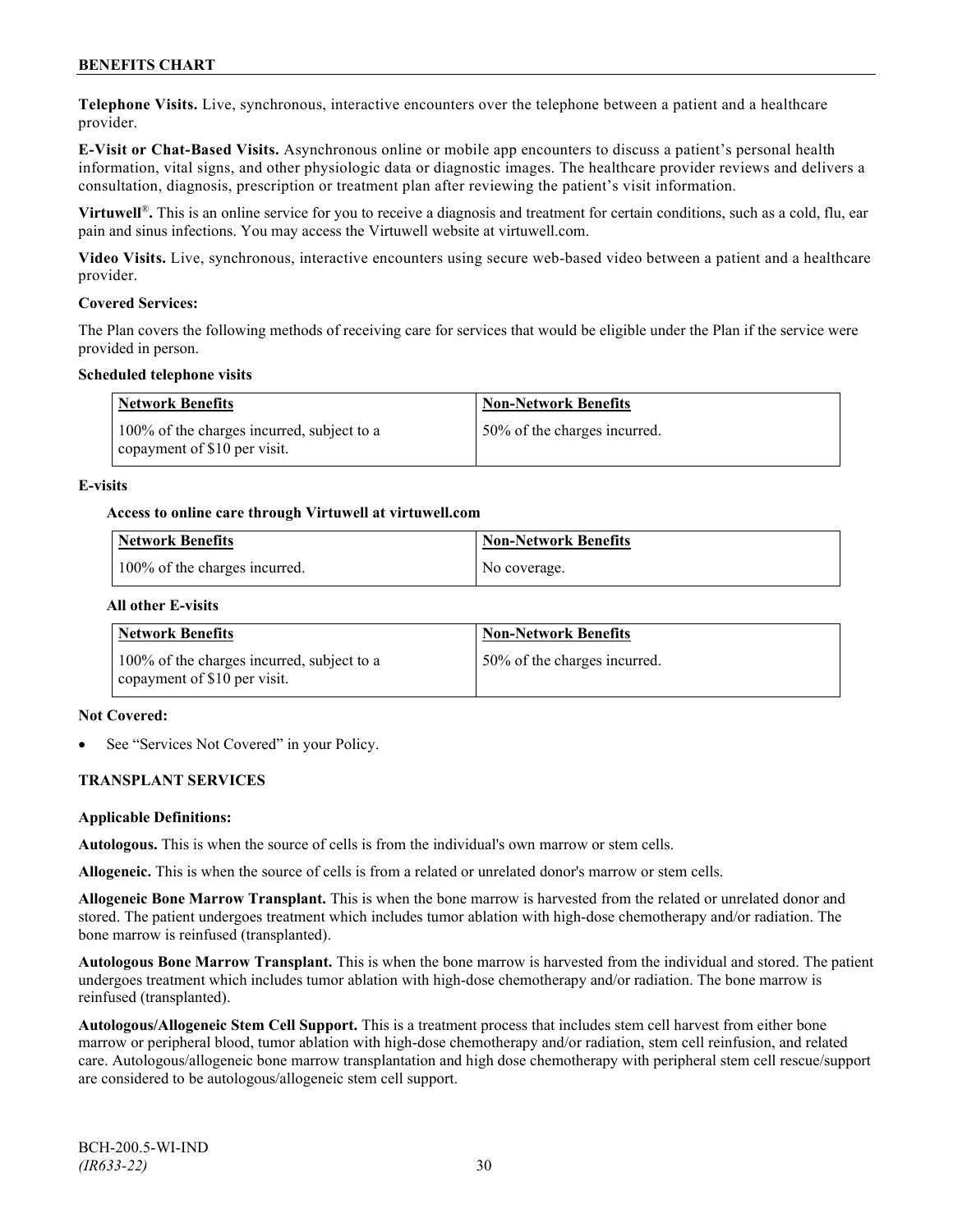**Designated Transplant Center.** This is any health care provider, group or association of health care providers designated by us to provide services, supplies or drugs for specified transplants for our Insureds.

**Transplant Services.** This is transplantation (including retransplants) of the human organs or tissue listed below, including all related post-surgical treatment, follow-up care and drugs and multiple transplants for a related cause. Transplant services do not include other organ or tissue transplants or surgical implantation of mechanical devices functioning as a human organ, except surgical implantation of an FDA approved Ventricular Assist Device (VAD) or total artificial heart, functioning as a temporary bridge to heart transplantation.

Prior authorization is required prior to consultation to support coordination of care and benefits.

### **Covered Services:**

We cover eligible transplant services (as defined above) while you are covered under your Policy. Transplants that will be considered for coverage are Limited to the following:

- Kidney transplants for end-stage disease.
- Cornea transplants for end-stage disease.
- Heart transplants for end-stage disease.
- Lung transplants or heart/lung transplants for: (1) primary pulmonary hypertension; (2) Eisenmenger's syndrome; (3) endstage pulmonary fibrosis; (4) alpha 1 antitrypsin disease; (5) cystic fibrosis; and (6) emphysema.
- Liver transplants for: (1) biliary atresia in children; (2) primary biliary cirrhosis; (3) post-acute viral infection (including hepatitis A, hepatitis B antigen e negative and hepatitis C) causing acute atrophy or post-necrotic cirrhosis; (4) primary sclerosing cholangitis; (5) alcoholic cirrhosis; and (6) hepatocellular carcinoma.
- Allogeneic bone marrow transplants or peripheral stem cell support associated with high dose chemotherapy for : (1) acute myelogenous leukemia; (2) acute lymphocytic leukemia; (3) chronic myelogenous leukemia; (4) severe combined immunodeficiency disease; (5) Wiskott-Aldrich syndrome; (6) aplastic anemia; (7) sickle cell anemia; (8) non-relapsed or relapsed non-Hodgkin's lymphoma; (9) multiple myeloma; and (10) testicular cancer.
- Autologous bone marrow transplants or peripheral stem cell support associated with high-dose chemotherapy for: (1) acute leukemia; (2) non-Hodgkin's lymphoma; (3) Hodgkin's disease; (4) Burkitt's lymphoma; (5) neuroblastoma; (6) multiple myeloma; (7) chronic myelogenous leukemia; and (8) non-relapsed non-Hodgkin's lymphoma.
- Pancreas transplants for simultaneous pancreas-kidney transplants for diabetes, pancreas after kidney, living related segmental simultaneous pancreas kidney transplantation and pancreas transplant alone.

To receive Network Benefits, charges for transplant services must be incurred at a Designated Transplant Center.

The transplant-related treatment provided, including expenses incurred for directly related donor services, shall be subject to and in accordance with the provisions, limitations, maximums and other terms of your Policy.

Medical and hospital expenses of the donor are covered only when the recipient is an Insured and the transplant and directly related donor expenses have been prior authorized for coverage. Treatment of medical complications that may occur to the donor are not covered. Donors are not considered Insureds, and are therefore not eligible for the rights afforded to Insureds under your Policy.

The list of eligible transplant services and coverage determinations are based on established medical policies, which are subject to periodic review and modifications by the medical director.

| <b>Network Benefits</b>                           | <b>Non-Network Benefits</b> |
|---------------------------------------------------|-----------------------------|
| See Network Inpatient Hospital Services Benefits. | No coverage.                |